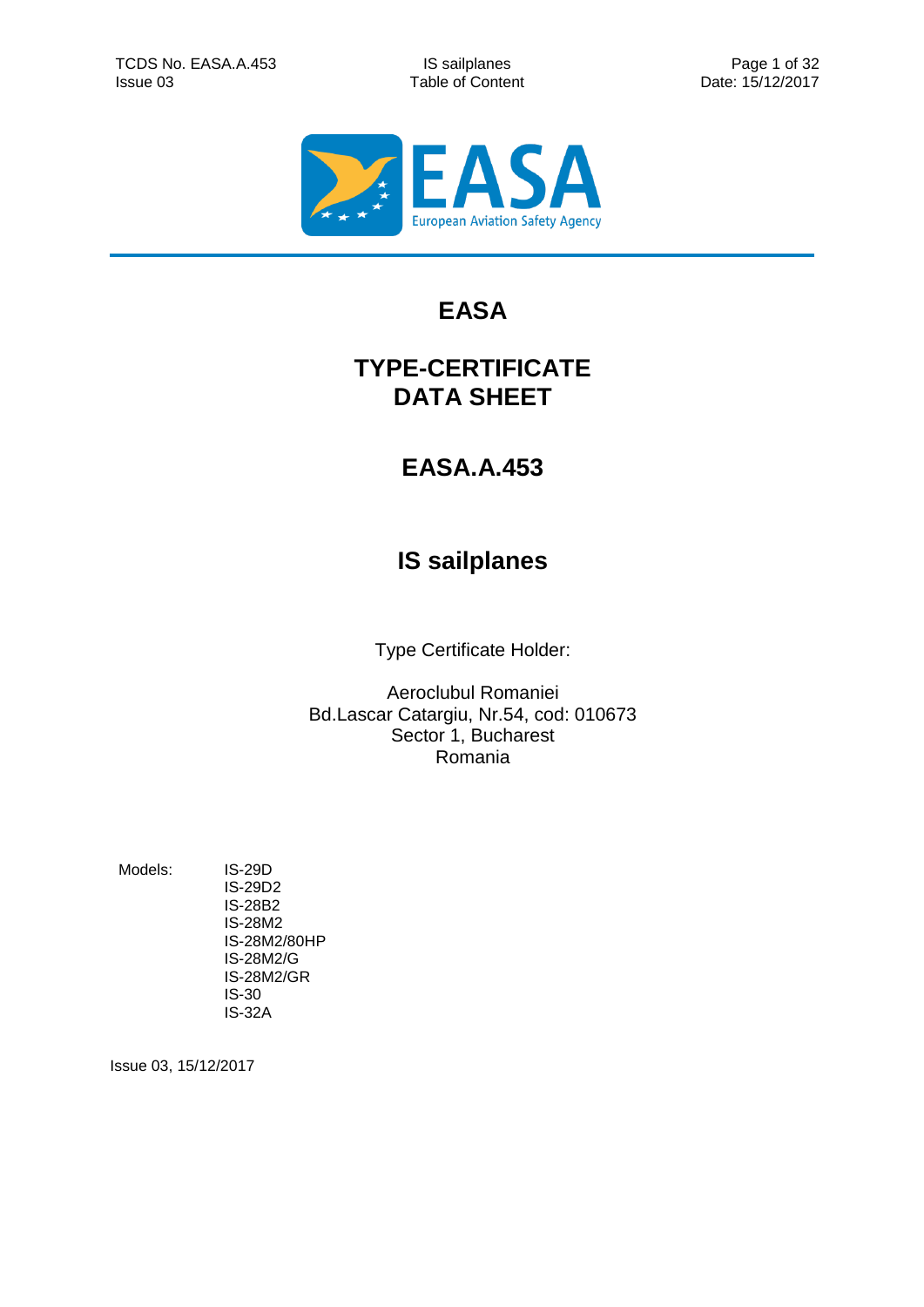# <span id="page-1-0"></span>**Table of Content**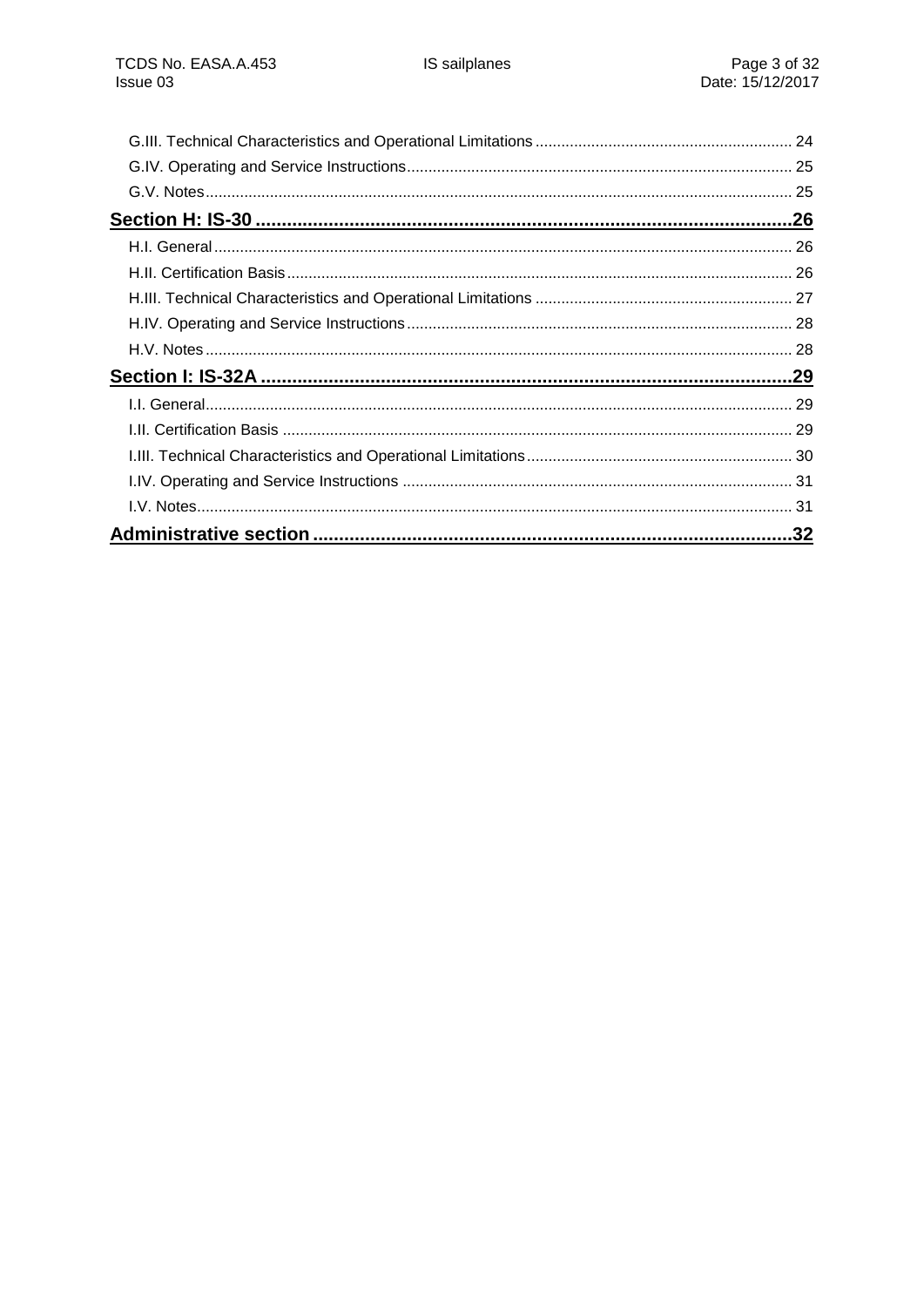## <span id="page-3-0"></span>**Section A: IS-29D**

### <span id="page-3-1"></span>**A.I. General**

Allgemeines

<span id="page-3-2"></span>

| 1. | Data Sheet No.:<br>Kennblatt-Nr.                                   | EASA.A.453 (since 21 October 2016; before A.452)                                                                                                                                                                                      |
|----|--------------------------------------------------------------------|---------------------------------------------------------------------------------------------------------------------------------------------------------------------------------------------------------------------------------------|
| 2. | a) Type:<br>(Muster)<br>b) Model: (Baureihe)                       | IS-sailplanes<br><b>IS-29D</b>                                                                                                                                                                                                        |
| 3. | Airworthiness Category:<br>Lufttüchtigkeitskategorie:              | Sailplane, OSTIV - Normal "N"                                                                                                                                                                                                         |
| 4. | <b>Type Certificate Holder:</b><br>Halter der Musterzulasssung     | Aeroclubul Romaniei<br>Bd.Lascar Catargiu, Nr.54, cod: 010673<br>Sector 1, Bucharest<br>Romania                                                                                                                                       |
| 5. | Manufacturer:<br>Hersteller                                        | S.C. Constructii Aeronautice S.A<br>Str. Aeroportului Nr. 1<br>507075 Ghimbav, Brasov<br>Romania                                                                                                                                      |
| 6. | <b>Certification Application Date:</b><br>Datum der Antragstellung | November 14, 1970                                                                                                                                                                                                                     |
| 7. | <b>Romanian CAA Certification Date:</b>                            | August 11, 1973                                                                                                                                                                                                                       |
| 8. |                                                                    | The EASA Type Certificate replaces the Romanian CAA Type Certificate No. PN-01                                                                                                                                                        |
|    | <b>A.II. Certification Basis</b><br>Zulassungsbasis                |                                                                                                                                                                                                                                       |
| 1. | <b>Certification Basis:</b><br>Zulassungsbasis:                    | C. Av. C. DTA letter nr. /June 15, 1971                                                                                                                                                                                               |
| 2. | Airworthiness Requirements:<br>Lufttüchtigkeitsforderungen:        | OSTIV Airworthiness Requirements for Sailplanes, issue<br>1966                                                                                                                                                                        |
| 3. | Requirements elected to comply:<br>Gewählte Forderungen:           | None                                                                                                                                                                                                                                  |
| 4. | <b>Special Conditions:</b><br>Sonderforderungen:                   | None                                                                                                                                                                                                                                  |
| 5. | Exemptions:<br>Ausnahmen:                                          | The following paragraphs are excepted from the Certification<br>Basis:                                                                                                                                                                |
|    |                                                                    | Par.2.531 the sailplane is capable of performing sideslip only at bank angle of<br>10° instead of 15°                                                                                                                                 |
|    | Par.2.72                                                           | the sailplane meets the requirements of OSTIV issue 1,<br>paragraph 2.71 i.e. it is capable to demonstrate the<br>efficiency of air-brakes at any angle up to 45° at all speeds<br>below the value of $V_{NE}$                        |
|    | Par.5.121                                                          | for sailplanes S/N 21 to 35 only: the highest stress taken in<br>consideration during the design and calculation for the<br>commercial material used for the following parts :<br>29D-12.01-200, 201, 240, 241 master<br>٠<br>fitting |

29D-12.01-202, 203 master bolt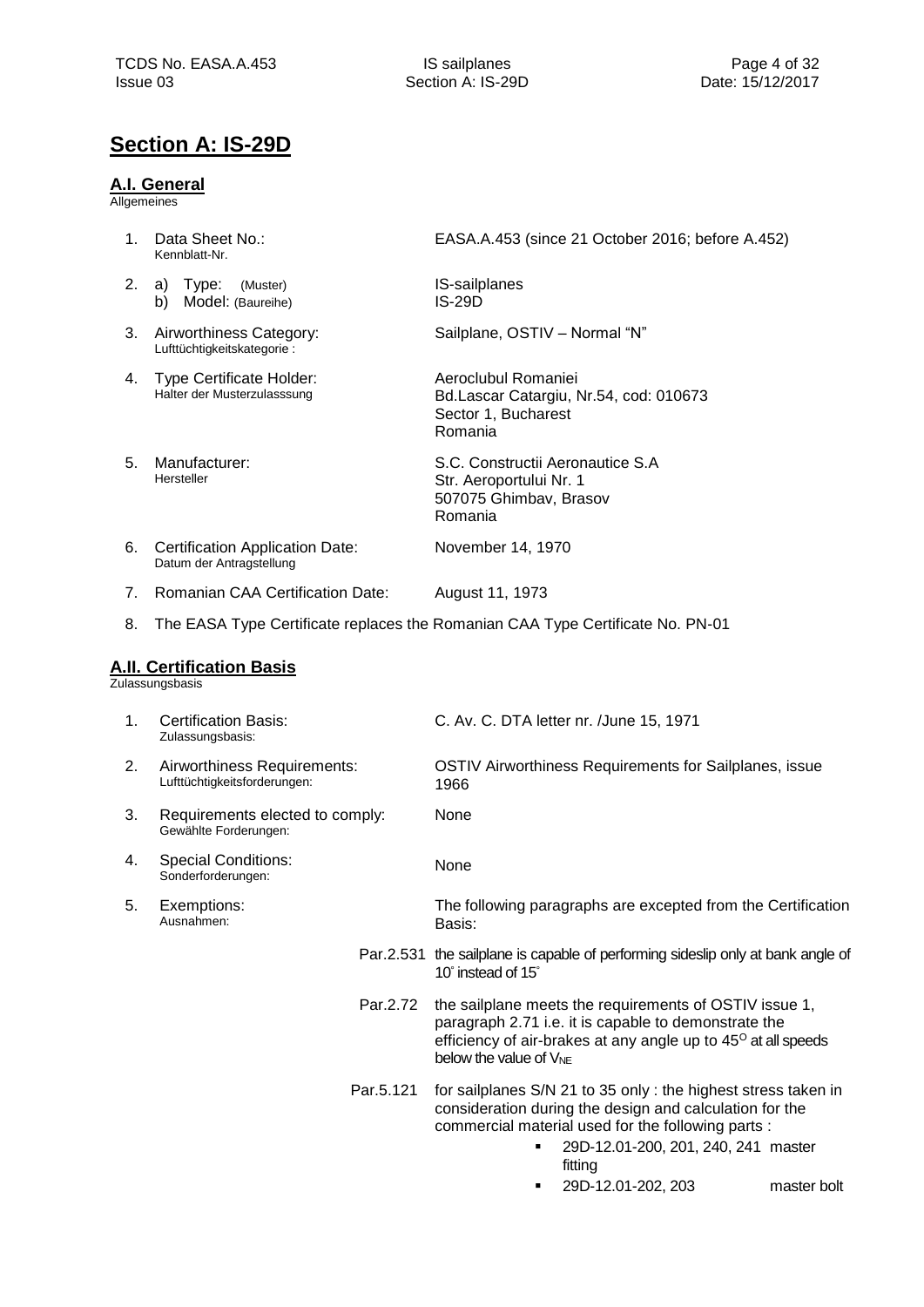29D-11.02-0125 rudder bar, when applying loads at ultimate stress, is 100% of the generally accepted values, instead of 75% . Note: The materials used for the above mentioned parts are going to be approved as aviation materials. During static tests, parts manufactured from these materials demonstrated that at 100% load of the generally accepted values, no fractures occurred. 6. Equivalent Safety Findings: Nachweise gleichwertiger Sicherheit: None 7. Environmental Standard Lärmschutzforderungen: None

### <span id="page-4-0"></span>**A.III. Technical Characteristics and Operational Limitations**

Technische Merkmale und Betriebsgrenzen

Sollbruchstellen:

| 1.             | Type Design Definition:<br>Musterdefinition:      | Document No. 29D-0001, current issue                                                                                       |
|----------------|---------------------------------------------------|----------------------------------------------------------------------------------------------------------------------------|
| 2.             | Description:<br>Beschreibung:                     | single-seat sailplane, metallic construction, "T"- tail                                                                    |
| 3.             | Equipment:<br>Ausrüstung:                         | Mandatory equipment according to Aircraft Flight Manual,<br>Chapter 1.4.11.1                                               |
| 4.             | Dimensions:<br>Abmessungen:                       | Wing Span<br>15,000 m<br><b>Total Length</b><br>7,300 m<br>Maximum Height<br>1,640 m<br>10,400 m <sup>2</sup><br>Wing Area |
| 5.             | Engines<br><b>Triebwerk</b>                       | N/A                                                                                                                        |
|                | 5.1 Engine Limits<br>Triebwerksgrenzwerte         | N/A                                                                                                                        |
| 6.             | Propellers<br>Propeller:                          | N/A                                                                                                                        |
| 7 <sub>1</sub> | Fluids and Fluid capacities:<br>Kraftstoffmengen: | N/A                                                                                                                        |
| 8.             | Launching Hooks:<br>Schleppkupplungen:            | and center of gravity tow hooks TOST "E<br>Nose<br>72G"/"E73G"                                                             |
| 9.             | Weak links:                                       | For winch launching or aero-tow: 500 daN                                                                                   |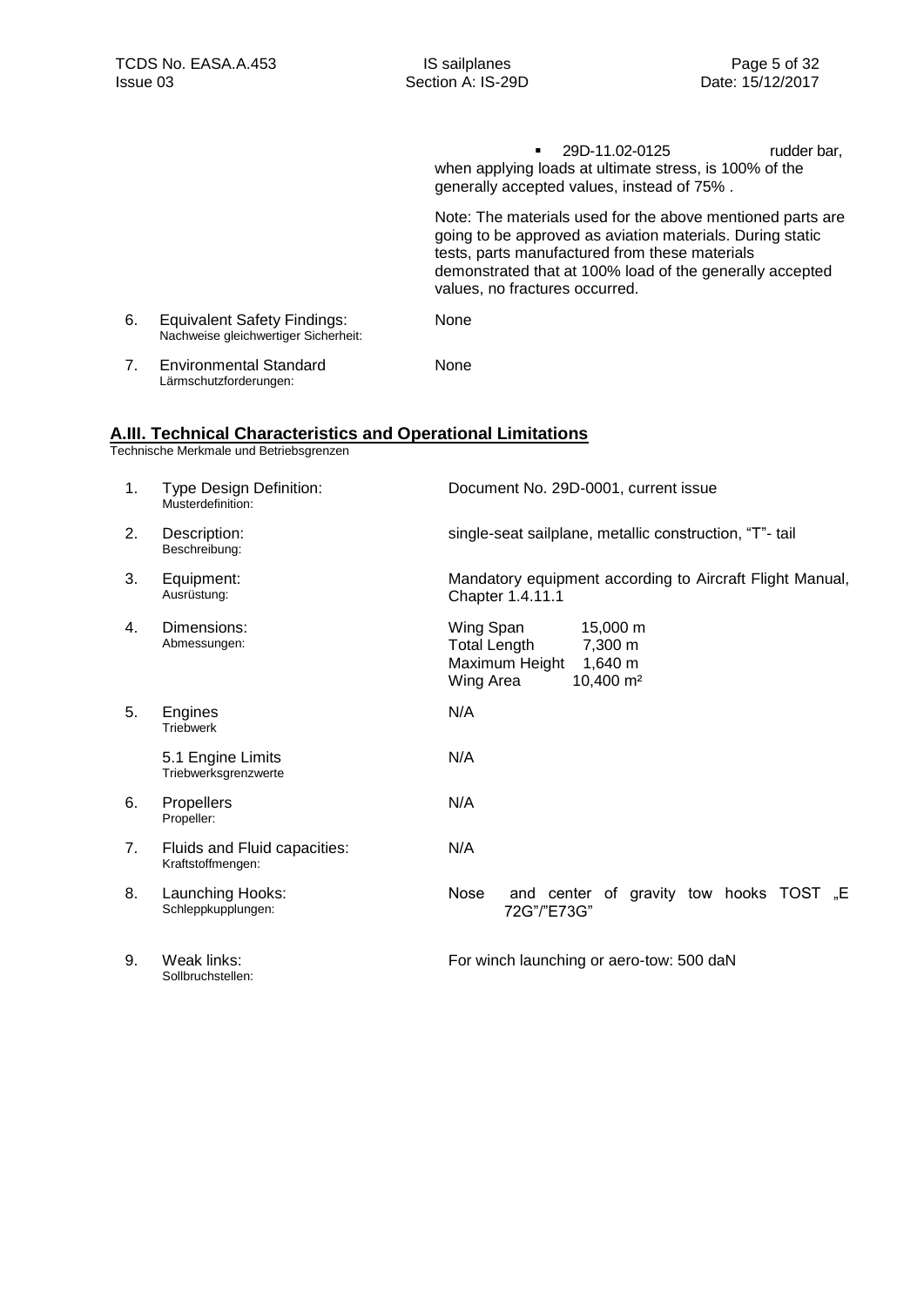| 10. | Air Speeds:<br>Geschwindigkeiten:                    | Never exceed speed<br>km/h IAS                                                                                                                                                   | <b>V<sub>NE</sub></b> | 225     |
|-----|------------------------------------------------------|----------------------------------------------------------------------------------------------------------------------------------------------------------------------------------|-----------------------|---------|
|     |                                                      | Demonstrated diving speed<br>km/h CAS                                                                                                                                            | <b>V<sub>DF</sub></b> | 236     |
|     |                                                      | Maxim operating speed with<br>wing flaps fully deflected<br>km/h CAS                                                                                                             | <b>V<sub>FO</sub></b> | 150     |
|     |                                                      | Stalling speed<br>CAS                                                                                                                                                            | $V_{\rm S}$           | 75 km/h |
|     |                                                      | Maximum landing gear operating speed VLG<br>km/h IAS<br>Maximum aerotow speed                                                                                                    |                       | 140     |
|     |                                                      | - undisturbed air                                                                                                                                                                | Vт                    | 140     |
|     |                                                      |                                                                                                                                                                                  |                       |         |
|     |                                                      | - gust of $\pm$ 10 m/s $V_T$                                                                                                                                                     |                       | 120     |
|     |                                                      | km/h IAS                                                                                                                                                                         |                       |         |
|     |                                                      | Maximum winch launching speed Vw<br>km/h IAS                                                                                                                                     |                       | 110     |
| 11. | <b>Operational Capability</b><br>Betriebsart         | Approved for VFR - day<br>Cloud flying approved according to Aircraft Flight Manual<br>Chapter 4.4.3.<br>Fly by night prohibited.                                                |                       |         |
| 12. | <b>Maximum Masses:</b><br>Höchstzulässige Massen:    | Take-off<br>360 kg                                                                                                                                                               |                       |         |
| 13. | Centre of Gravity Range:<br>Schwerpunktsbereich:     | Datum: leading edge of wing root rib<br>Leveling means:<br>Longitudinal axis: marked points on fuselage sides<br>Lateral axis: marked points on left and right wing (see<br>AFM) |                       |         |
|     |                                                      | <b>Forward Limit</b><br>16% of MAC<br>43% of MAC<br><b>Rearward Limit</b>                                                                                                        |                       |         |
| 14. | Seating Capacity:<br>Anzahl der Sitze:               | 1                                                                                                                                                                                |                       |         |
| 15. | Lifetime limitations:<br>Lebensdauerbegrenzte Teile: | Refer to Aircraft Flight Manual (AFM)<br>Siehe Wartungshandbuch                                                                                                                  |                       |         |
| 16. | Deflection of control surfaces:<br>Ruderausschläge   | Refer to Aircraft Flight Manual (AFM)<br>Siehe Wartungshandbuch                                                                                                                  |                       |         |

### <span id="page-5-0"></span>**A.IV. Operating and Service Instructions**

Betriebs- und Instandhaltungsanweisungen

- 1. Aircraft Flight Manual issue 2 / Amd 17 or later amd. approved by the Agency (AFM)
- 2. Aircraft Maintenance Manual issue 1 / Amd 20 or later amd. approved by the Agency (AMM)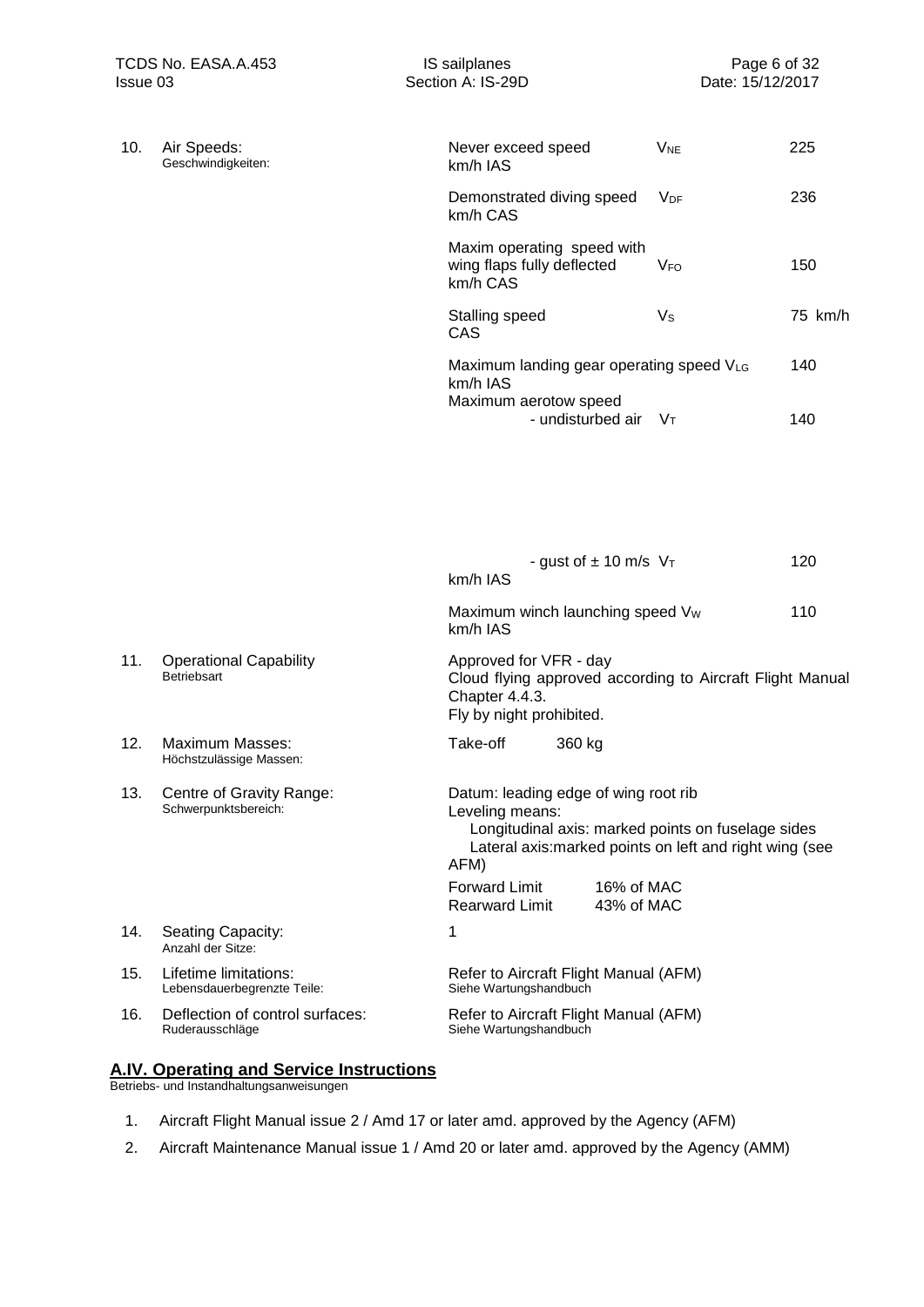### <span id="page-6-0"></span>**A.V. Notes**

- 1. The Type Certificate No. PN–01 was initially issued on 11.08.1973, for Intreprinderea de Construcţii Aeronautice Braşov, which has changed its name in S.C. IAR S.A. Braşov since January 1991. Since December 2004, this Type Certificate has been transferred to its present Holder, S.C. Construcţii Aeronautice S.A. Braşov.
- 2. The following Service Bulletins classified as 'mandetory' by the Romanian Civil Aeronautical Authority (RCAA) are to be considered as mandated by Airworthiness Directive (AD) in accordance with Commission Regulation (EU) No 748/2012: CO-3, CO-5, CO-6, CO-7, EO-10, EO-11, EO-14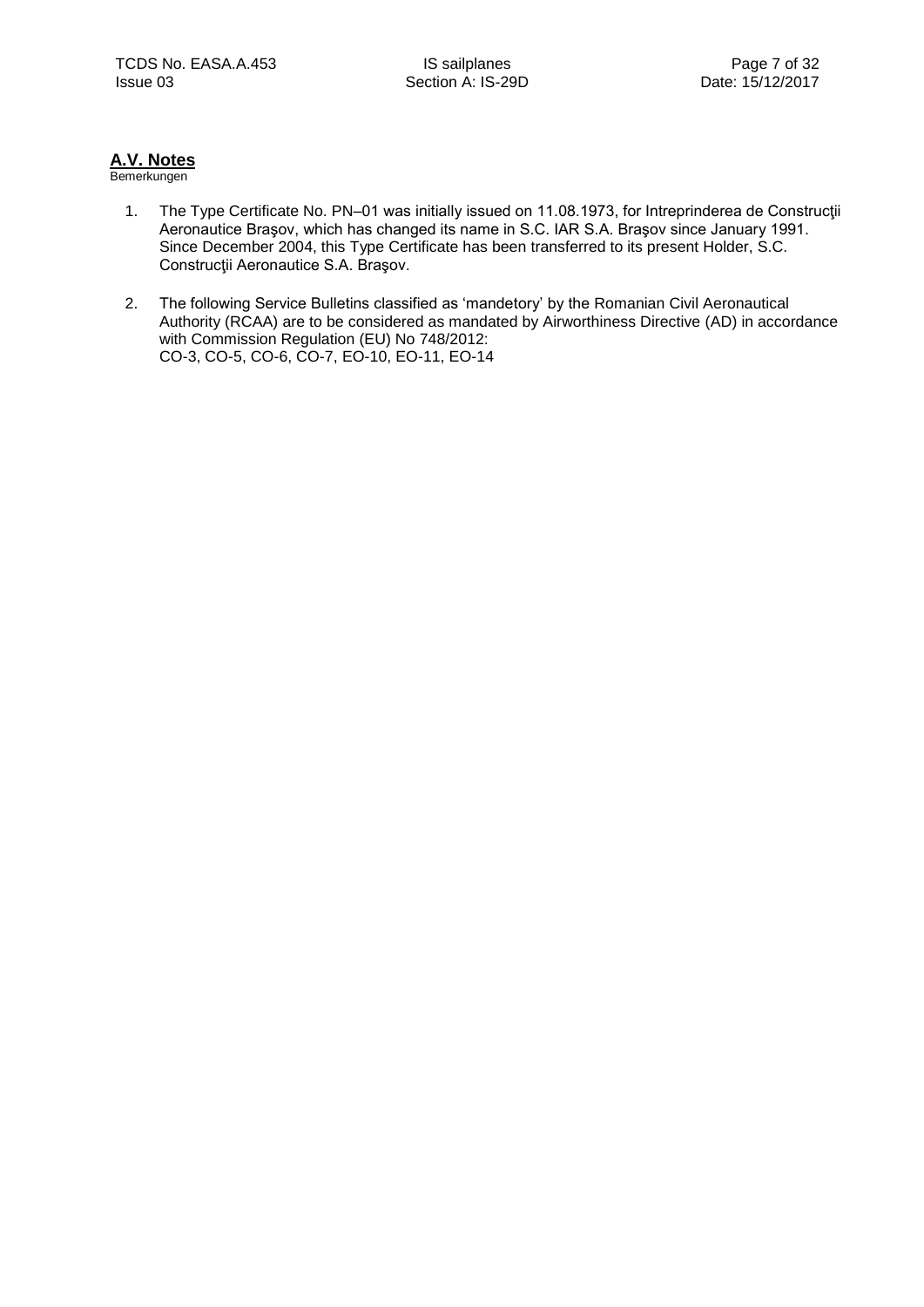## <span id="page-7-0"></span>**Section B: IS-29D2**

### <span id="page-7-1"></span>**B.I. General**

Allgemeines

<span id="page-7-2"></span>

| 1. | Data Sheet No.:<br>Kennblatt-Nr.                                           | EASA.A.453 (since 21 October 2016; before A.452)                                                  |
|----|----------------------------------------------------------------------------|---------------------------------------------------------------------------------------------------|
| 2. | Type:<br>a)<br>(Muster)<br>b) Model: (Baureihe)                            | IS sailplanes<br><b>IS-29D2</b>                                                                   |
| 3. | Airworthiness Category:<br>Lufttüchtigkeitskategorie:                      | Sailplane, OSTIV - Normal "N"                                                                     |
| 4. | Type Certificate Holder:<br>Halter der Musterzulasssung                    | Aeroclubul Romaniei<br>Bd.Lascar Catargiu, Nr.54, cod: 010673<br>Sector 1, Bucharest<br>Romania   |
| 5. | Manufacturer:<br>Hersteller                                                | S.C. Constructii Aeronautice S.A<br>Str. Aeroportului Nr. 1<br>507075 Ghimbav, Brasov<br>Romania  |
| 6. | <b>Certification Application Date:</b><br>Datum der Antragstellung         | December 18, 1974                                                                                 |
| 7. | <b>Romanian CAA Certification Date:</b>                                    | May 12, 1976                                                                                      |
| 8. |                                                                            | The EASA Type Certificate replaces the Romanian CAA Type Certificate No. PN-06                    |
|    | <b>B.II. Certification Basis</b><br>Zulassungsbasis                        |                                                                                                   |
| 1. | <b>Certification Basis:</b><br>Zulassungsbasis:                            | D. Av. C. letter nr. 128/January 6, 1975                                                          |
| 2. | Airworthiness Requirements:<br>Lufttüchtigkeitsforderungen:                | OSTIV Airworthiness Requirements for Sailplanes, issue<br>1966                                    |
| 3. | Requirements elected to comply:<br>Gewählte Forderungen:                   | None                                                                                              |
| 4. | <b>Special Conditions:</b><br>Sonderforderungen:                           | None                                                                                              |
| 5. | Exemptions:<br>Ausnahmen:                                                  | None                                                                                              |
| 6. | <b>Equivalent Safety Findings:</b><br>Nachweise gleichwertiger Sicherheit: |                                                                                                   |
|    |                                                                            | Par.2.71 "Capacity of Air Brakes" of OSTIV issue 1971 instead of par. 2.72<br>of OSTIV issue 1966 |
|    | Par.3.26                                                                   | "Gust loads" of OSTIV issue 1971 instead of par. 3.3 of<br>OSTIV issue 1966                       |
| 7. | <b>Environmental Standard</b><br>Lärmschutzforderungen:                    | None                                                                                              |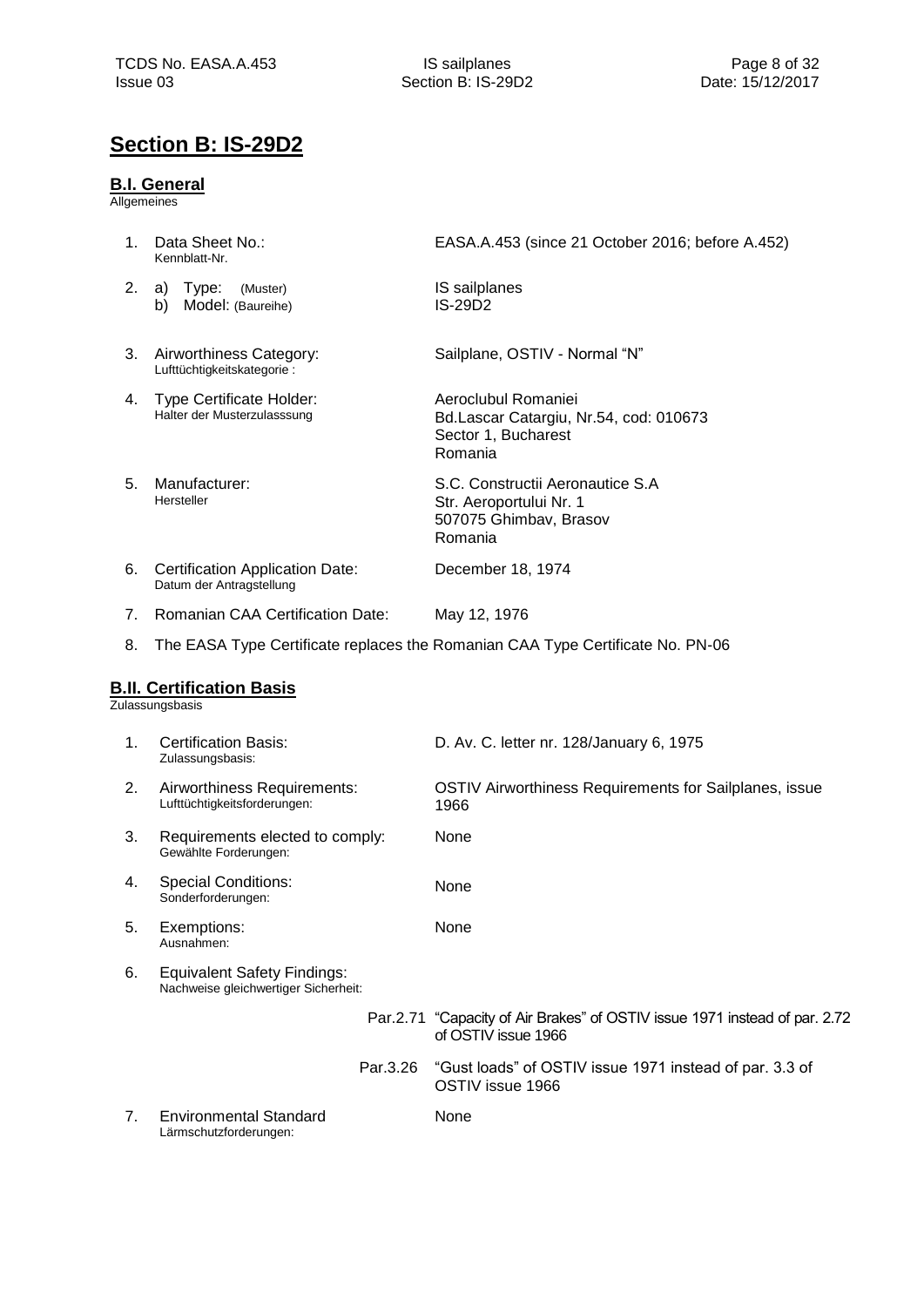### <span id="page-8-0"></span>**B.III. Technical Characteristics and Operational Limitations**

| 1.  | Type Design Definition:<br>Musterdefinition:        | Document No. 29D2-0001/0002, current issue                                                                                         |     |          |
|-----|-----------------------------------------------------|------------------------------------------------------------------------------------------------------------------------------------|-----|----------|
| 2.  | Description:<br>Beschreibung:                       | single-seat sailplane, metallic construction, "T"- tail                                                                            |     |          |
| 3.  | Equipment:<br>Ausrüstung:                           | Mandatory equipment according to Aircraft Flight and<br>Maintenance Manual                                                         |     |          |
| 4.  | Dimensions:<br>Abmessungen:                         | Wing Span<br>15,000m<br><b>Total Length</b><br>7,300 m<br>Maximum Height 1,680 m<br>10,300 m <sup>2</sup><br>Wing Area             |     |          |
| 5.  | Engines<br>Triebwerk                                | N/A                                                                                                                                |     |          |
|     | 5.1 Engine Limits<br>Triebwerksgrenzwerte           | N/A                                                                                                                                |     |          |
| 6.  | Propellers<br>Propeller:                            | N/A                                                                                                                                |     |          |
| 7.  | Fluids and Fluid capacities:<br>Kraftstoffmengen:   | N/A                                                                                                                                |     |          |
| 8.  | Launching Hooks:<br>Schleppkupplungen:              | Nose and center of gravity tow hooks TOST "E 72G"/"E73G"                                                                           |     |          |
| 9.  | Weak links:<br>Sollbruchstellen:                    | For winch launching or aero-tow: 500daN                                                                                            |     |          |
| 10. | Air Speeds:<br>Geschwindigkeiten:                   | Never exceed speed<br>$V_{NE}$<br><b>IAS</b>                                                                                       | 225 | km/h     |
|     |                                                     | Maneuvering speed<br>Vм<br><b>IAS</b>                                                                                              | 172 | km/h     |
|     |                                                     | Maximum speed in gust ( $\pm$ 15 m/s) $V_B$<br><b>IAS</b>                                                                          | 172 | km/h     |
|     |                                                     | Maxim speed with<br>wing flaps fully deflected VF<br>IAS                                                                           |     | 140 km/h |
|     |                                                     | Maximum landing gear extension speed VLG<br><b>IAS</b>                                                                             | 140 | km/h     |
|     |                                                     | Maximum aerotow speed VT<br><b>IAS</b>                                                                                             | 140 | km/h     |
|     |                                                     | Maximum winch launching speed V <sub>w</sub><br><b>IAS</b>                                                                         | 125 | km/h     |
|     |                                                     | Stalling speed in landing configuration Vso<br><b>IAS</b>                                                                          | 65  | km/h     |
| 11. | <b>Operational Capability</b><br><b>Betriebsart</b> | Approved for VFR - day<br>Cloud flying approved according to Aircraft Flight and<br>Maintenance Manual<br>Fly by night prohibited. |     |          |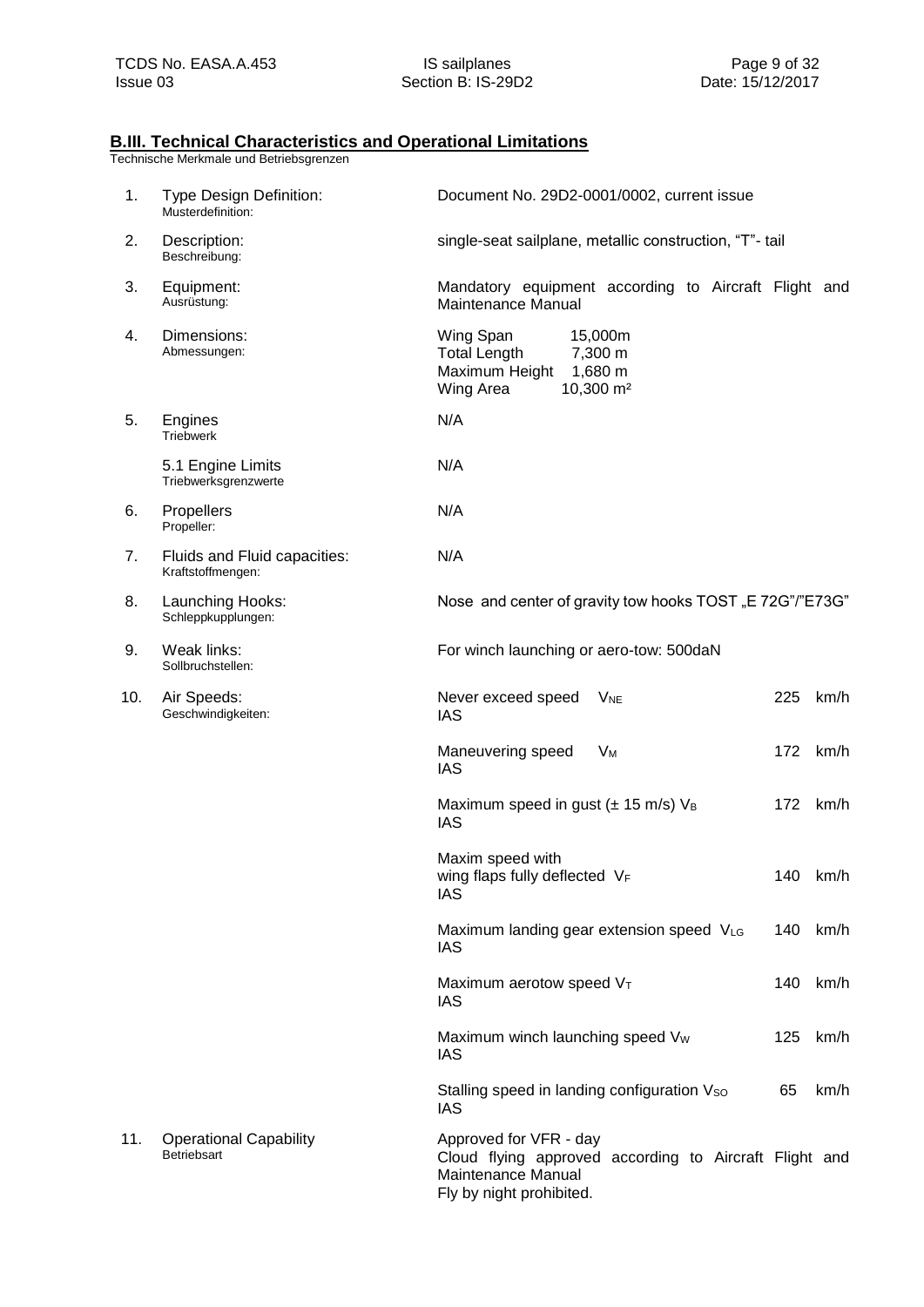| 12. | Maximum Masses:<br>Höchstzulässige Massen:           | Take-off                                      | 360 kg                                                                                                                                                |
|-----|------------------------------------------------------|-----------------------------------------------|-------------------------------------------------------------------------------------------------------------------------------------------------------|
| 13. | Centre of Gravity Range:<br>Schwerpunktsbereich:     | Leveling means:<br>AFM)                       | Datum: leading edge of wing root rib<br>Longitudinal axis: marked points on fuselage sides<br>Lateral axis: marked points on left and right wing (see |
|     |                                                      | <b>Forward Limit</b><br><b>Rearward Limit</b> | 18,75% of MAC<br>43.00% of MAC                                                                                                                        |
| 14. | Seating Capacity:<br>Anzahl der Sitze:               |                                               |                                                                                                                                                       |
| 15. | Lifetime limitations:<br>Lebensdauerbegrenzte Teile: | Siehe Wartungshandbuch                        | Refer to Aircraft Flight Manual (AFMM)                                                                                                                |
| 16. | Deflection of control surfaces:<br>Ruderausschläge   | Siehe Wartungshandbuch                        | Refer to Aircraft Flight Manual (AFMM)                                                                                                                |

### <span id="page-9-0"></span>**B.IV. Operating and Service Instructions**

Betriebs- und Instandhaltungsanweisungen

- 1. Aircraft Flight and Maintenance Manual issue 4 / Amd 10 or later amd. approved by the Agency  $(AFMM)$  – for S/N 1 $\div$  55
- 2. Aircraft Flight and Maintenance Manual issue 5 / Amd 21 or later amd. approved by the Agency (AFMM) – for S/N 56 and on

### <span id="page-9-1"></span>**B.V. Notes**

- 1. The Type Certificate No. PN–06 was initially issued on 12.05.1976, for Intreprinderea de Construcţii Aeronautice Braşov, which has changed its name in S.C. IAR S.A. Braşov since January 1991. Since December 2004, this Type Certificate has been transferred to its present Holder, S.C. Construcţii Aeronautice S.A. Braşov.
- 2. The following Service Bulletins classified as 'mandetory' by the Romanian Civil Aeronautical Authority (RCAA) are to be considered as mandated by Airworthiness Directive (AD) in accordance with Commission Regulation (EU) No 748/2012: IS-29D2-EO-01, IS-29D2-EO-04, IS-29D2-EO-06, IS-29D / IS-29D2-EO-14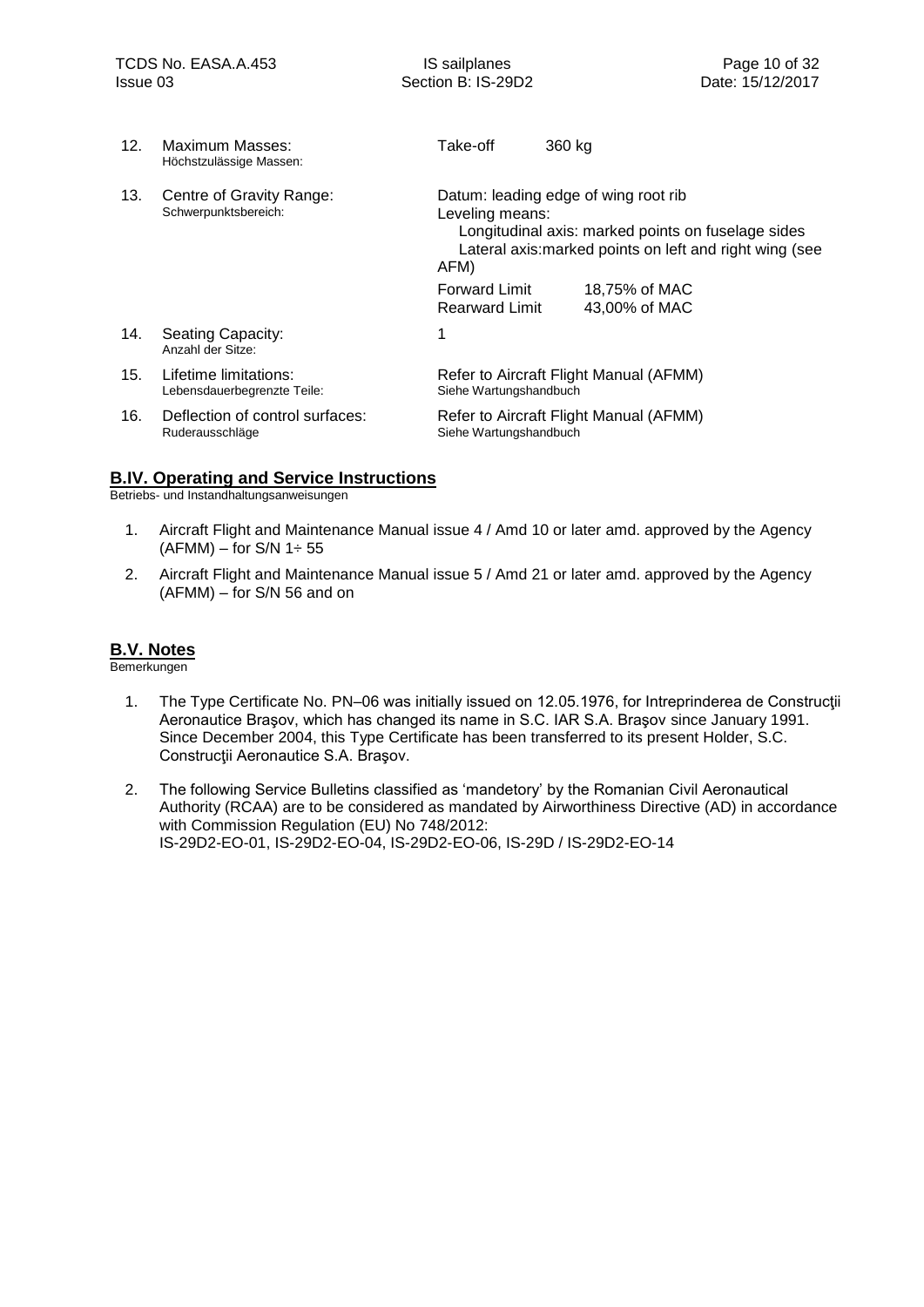## <span id="page-10-0"></span>**Section C: IS-28B2**

### <span id="page-10-1"></span>**C.I. General**

Allgemeines

<span id="page-10-3"></span><span id="page-10-2"></span>

| 1. | Data Sheet No.:<br>Kennblatt-Nr.                                           | EASA.A.453                                                                                                             |
|----|----------------------------------------------------------------------------|------------------------------------------------------------------------------------------------------------------------|
| 2. | a) Type:<br>(Muster)<br>Model: (Baureihe)<br>b)                            | IS sailplanes<br><b>IS-28B2</b>                                                                                        |
| 3. | Airworthiness Category:<br>Lufttüchtigkeitskategorie:                      | Sailplane, OSTIV aerobatic "A" and utility "U"                                                                         |
| 4. | <b>Type Certificate Holder:</b><br>Halter der Musterzulasssung             | Aeroclubul Romaniei<br>Bd.Lascar Catargiu, Nr.54, cod: 010673<br>Sector 1, Bucharest<br>Romania                        |
| 5. | Manufacturer:<br>Hersteller                                                | S.C. Constructii Aeronautice S.A<br>Str. Aeroportului Nr. 1<br>507075 Ghimbav, Brasov<br>Romania                       |
| 6. | <b>Certification Application Date:</b><br>Datum der Antragstellung         | December 23, 1974                                                                                                      |
| 7. | <b>Romanian CAA Certification Date:</b>                                    | February 28, 1975                                                                                                      |
| 8. |                                                                            | The EASA Type Certificate replaces the Romanian CAA Type Certificate No. PN-03                                         |
|    | <b>C.II. Certification Basis</b><br>Zulassungsbasis                        |                                                                                                                        |
| 1. | <b>Certification Basis:</b><br>Zulassungsbasis:                            | C. Av. C-Tarom letter nr. 586/January 15, 1975                                                                         |
| 2. | Airworthiness Requirements:<br>Lufttüchtigkeitsforderungen:                | OSTIV Airworthiness Requirements for Sailplanes, issue<br>1971                                                         |
| 3. | Requirements elected to comply:<br>Gewählte Forderungen:                   | None                                                                                                                   |
| 4. | <b>Special Conditions:</b><br>Sonderforderungen:                           | None                                                                                                                   |
| 5. | Exemptions:<br>Ausnanmen:                                                  | The following paragraphs are excepted from the Certification<br>Basis:                                                 |
|    |                                                                            | Par.2.72 up to S/N 55, the extension of the air-brakes is permitted up to<br>only 85% VNE                              |
|    | Par.3.54 and<br>Par.4.562                                                  | the stretch and operational test results for elevator and<br>rudder control system do not comply with the requirements |
|    | Par.4.331                                                                  | ground vibration tests have not been performed.                                                                        |
| 6. | <b>Equivalent Safety Findings:</b><br>Nachweise gleichwertiger Sicherheit: | None                                                                                                                   |
| 7. | <b>Environmental Standard</b><br>Lärmschutzforderungen:                    | None                                                                                                                   |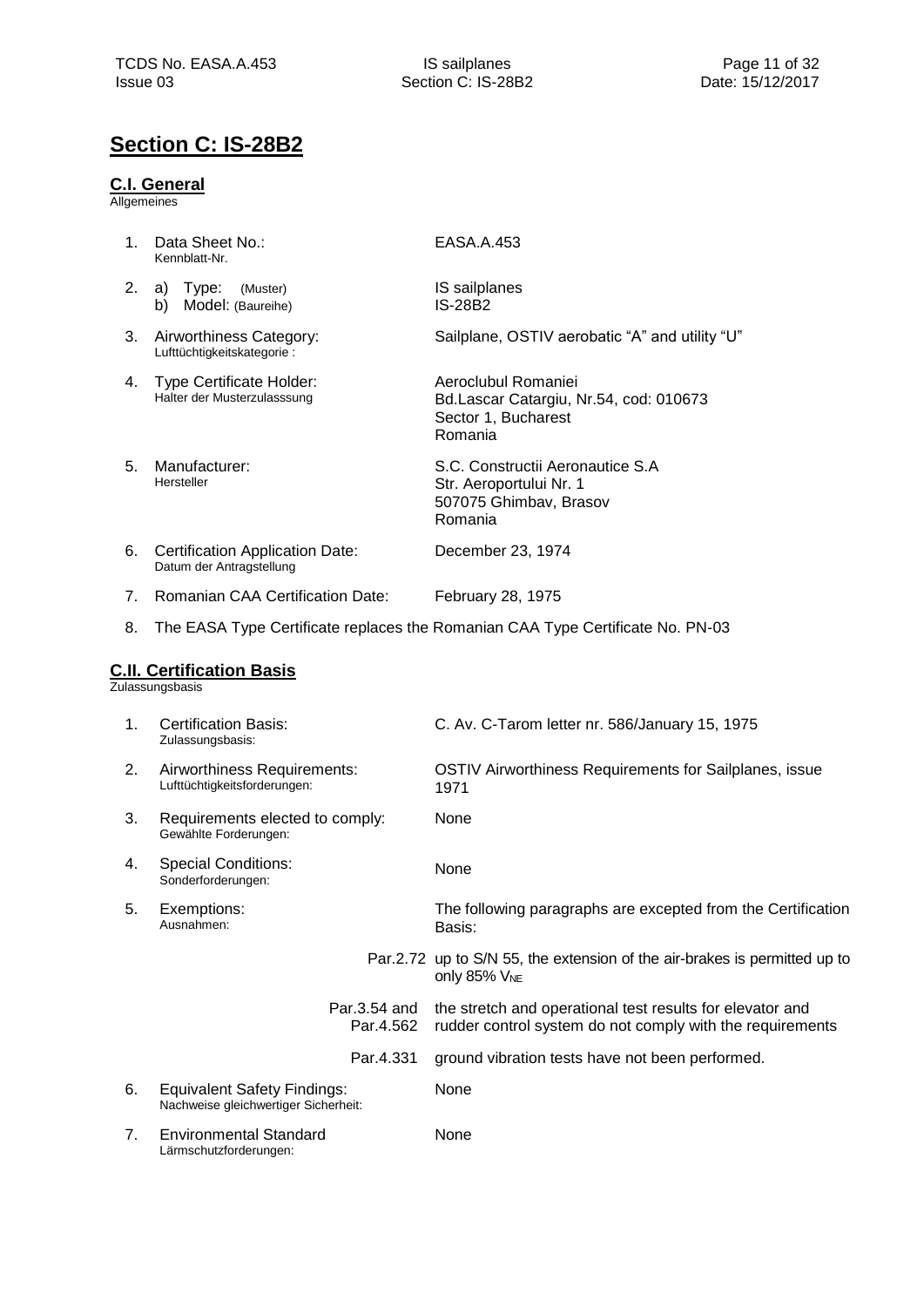### **C.III. Technical Characteristics and Operational Limitations**

| 1.  | Type Design Definition:<br>Musterdefinition:      | Document No. 28B2-0016, current issue                                                                                     |
|-----|---------------------------------------------------|---------------------------------------------------------------------------------------------------------------------------|
| 2.  | Description:<br>Beschreibung:                     | double-seat (tandem) sailplane, metallic construction,<br>partial retractable landing gear, "T"- tail                     |
| 3.  | Equipment:<br>Ausrüstung:                         | Mandatory equipment according to Aircraft Flight and<br>Maintenance Manual, Chapter 6.4.7                                 |
| 4.  | Dimensions:<br>Abmessungen:                       | Wing Span<br>17,000m<br><b>Total Length</b><br>8,450 m<br>1,870 m<br>Maximum Height<br>18,240 m <sup>2</sup><br>Wing Area |
| 5.  | Engines<br>Triebwerk                              | N/A                                                                                                                       |
|     | 5.1 Engine Limits<br>Triebwerksgrenzwerte         | N/A                                                                                                                       |
| 6.  | Propellers<br>Propeller:                          | N/A                                                                                                                       |
| 7.  | Fluids and Fluid capacities:<br>Kraftstoffmengen: | N/A                                                                                                                       |
| 8.  | Launching Hooks:<br>Schleppkupplungen:            | Nose and center of gravity tow hooks TOST "E<br>72G"/"E73G"                                                               |
| 9.  | Weak links:<br>Sollbruchstellen:                  | For winch launching or aero-tow: 500daN                                                                                   |
| 10. | Air Speeds:<br>Geschwindigkeiten:                 | 230<br>Never exceed speed<br>$V_{NE}$<br>km/h IAS                                                                         |
|     |                                                   | 240<br>Demonstrated diving speed VDF<br>km/h IAS                                                                          |
|     |                                                   | Maxim operating speed with<br>wing flaps fully deflected VFO<br>130<br>km/h IAS                                           |
|     |                                                   | Maximum landing gear operating speed VLO<br>140<br>km/h IAS                                                               |
|     |                                                   | 140<br>Maximum aerotow speed $V_T$<br>km/h IAS                                                                            |
|     |                                                   | Maximum winch launching speed Vw<br>125<br>km/h IAS                                                                       |
|     |                                                   | Maximum speed in gust $(\pm 15 \text{ m/s})$ V <sub>B</sub><br>165<br>km/h IAS                                            |
|     |                                                   | Stalling speed in landing configuration Vso<br>65<br>km/h IAS                                                             |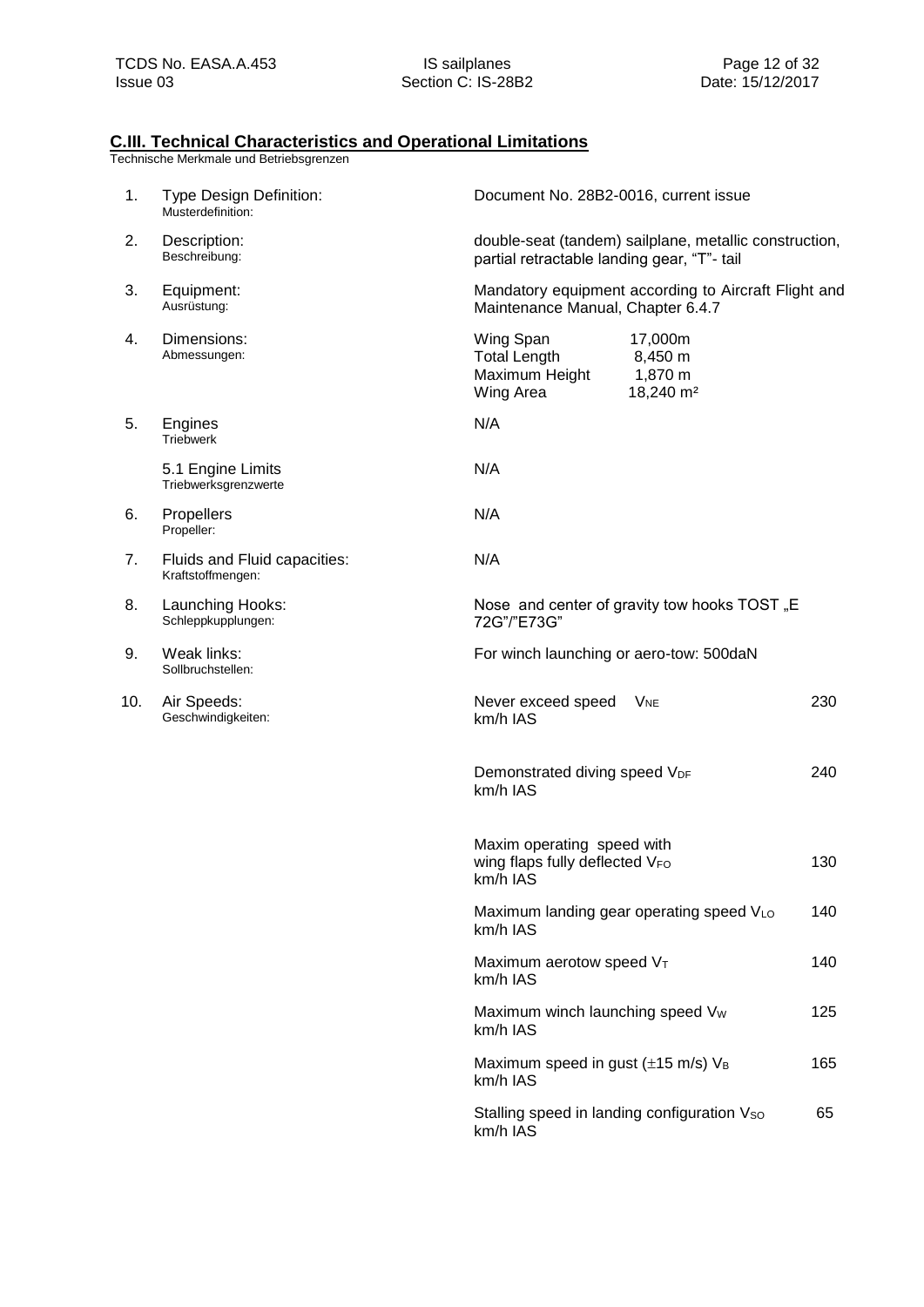| 11. | <b>Operational Capability</b><br>Betriebsart         | Approved for VFR - day<br>Cloud flying approved according to Aircraft Flight and<br>Maintenance Manual Chapter 3.4.3.<br>Fly by night prohibited.                        |
|-----|------------------------------------------------------|--------------------------------------------------------------------------------------------------------------------------------------------------------------------------|
| 12. | Maximum Masses:<br>Höchstzulässige Massen:           | Take-off<br>aerobatic<br>category<br>"А"<br>520 kg<br>Take-off<br>utility<br>category<br>"ሀ"<br>590 kg                                                                   |
| 13. | Centre of Gravity Range:<br>Schwerpunktsbereich:     | Datum: first fuselage panel<br>Leveling means:<br>Longitudinal axis: marked points on fuselage sides<br>Lateral axis: marked points on left and right wing<br>(see AFMM) |
|     |                                                      | Forward Limit<br>22% of MAC<br>47% of MAC<br><b>Rearward Limit</b>                                                                                                       |
| 14. | Seating Capacity:<br>Anzahl der Sitze:               | 2                                                                                                                                                                        |
| 15. | Lifetime limitations:<br>Lebensdauerbegrenzte Teile: | Refer to Aircraft Flight and Maintenance Manual<br>(AFMM)<br>Siehe Wartungshandbuch                                                                                      |
| 16. | Deflection of control surfaces:<br>Ruderausschläge   | Refer to Aircraft Flight and Maintenance Manual<br>(AFMM)<br>Siehe Wartungshandbuch                                                                                      |

### <span id="page-12-0"></span>**C.IV. Operating and Service Instructions**

Betriebs- und Instandhaltungsanweisungen

- 1. Aircraft Flight and Maintenance Manual issue 2 / Amd 24 or later amd. approved by the Agency  $(AFMM)$  – for S/N 1 $\div$ 140
- 2. Aircraft Flight and Maintenance Manual issue 3 / Amd 39 or later amd. approved by the Agency (AFMM) – for S/N 141 and on

### <span id="page-12-1"></span>**C.V. Notes**

- 1. The Type Certificate No. PN–03 was initially issued on 28.02.1975, for Intreprinderea de Construcţii Aeronautice Braşov, which has changed its name in S.C. IAR S.A. Braşov since January 1991. Since December 2004, this Type Certificate has been transferred to its present Holder, S.C. Construcţii Aeronautice S.A. Braşov.
- 2. The following Service Bulletins classified as 'mandetory' by the Romanian Civil Aeronautical Authority (RCAA) are to be considered as mandated by Airworthiness Directive (AD) in accordance with Commission Regulation (EU) No 748/2012: IS-28B2-EO-02, IS-28B2-EO-03, IS-28B2-EO-06, IS-28B2-EO-07, IS-28B2-EO-09, IS-28B2-EO-10, IS-28B2-EO-12, IS-28B2-EO-13, IS-28B2-EO-14, IS-28B2-CO-18, IS-28B2-EO-25, IS-28B2-EO-26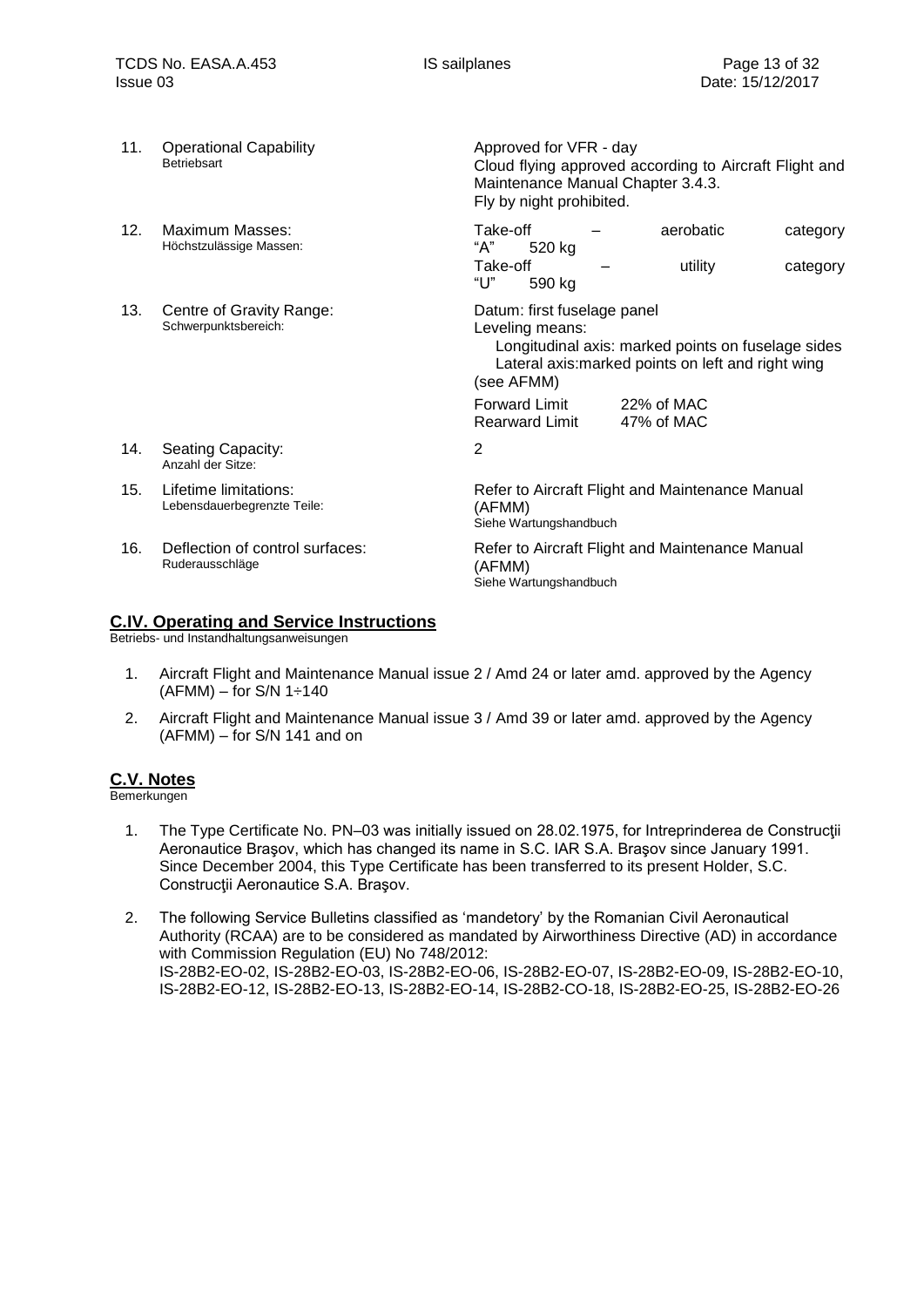## <span id="page-13-0"></span>**Section D: IS-28M2**

### <span id="page-13-1"></span>**D.I. General**

Allgemeines

<span id="page-13-2"></span>

| 1. | Data Sheet No.:<br>Kennblatt-Nr.                                   | EASA.A.453 (since 21 October 2016; before A.454)                                                                                                            |
|----|--------------------------------------------------------------------|-------------------------------------------------------------------------------------------------------------------------------------------------------------|
| 2. | a) Type:<br>(Muster)<br>Model: (Baureihe)<br>b)                    | IS sailplanes<br><b>IS-28M2</b>                                                                                                                             |
| 3. | Airworthiness Category:<br>Lufttüchtigkeitskategorie:              | Powered Sailplane, OSTIV - Utility "U"                                                                                                                      |
| 4. | <b>Type Certificate Holder:</b><br>Halter der Musterzulasssung     | Aeroclubul Romaniei<br>Bd.Lascar Catargiu, Nr.54, cod: 010673<br>Sector 1, Bucharest<br>Romania                                                             |
| 5. | Manufacturer:<br>Hersteller                                        | S.C. Constructii Aeronautice S.A<br>Str. Aeroportului Nr. 1<br>507075 Ghimbav, Brasov<br>Romania                                                            |
| 6. | <b>Certification Application Date:</b><br>Datum der Antragstellung | October 24, 1976                                                                                                                                            |
| 7. | Romanian CAA Certification Date:                                   | November 12, 1977                                                                                                                                           |
| 8. |                                                                    | The EASA Type Certificate replaces the Romanian CAA Type Certificate No. MP-02                                                                              |
|    | <b>D.II. Certification Basis</b><br>Zulassungsbasis                |                                                                                                                                                             |
| 1. | <b>Certification Basis:</b><br>Zulassungsbasis:                    | D. Av. C. letter nr. 34134/November 10, 1976                                                                                                                |
| 2. | Airworthiness Requirements:<br>Lufttüchtigkeitsforderungen:        | OSTIV Airworthiness Requirements for Sailplanes, issue<br>1971                                                                                              |
| 3. | Requirements elected to comply:<br>Gewählte Forderungen:           | None                                                                                                                                                        |
| 4. | <b>Special Conditions:</b><br>Sonderforderungen:                   | None                                                                                                                                                        |
| 5. | Exemptions:<br>Ausnahmen:                                          | The following paragraphs are excepted from the Certification<br>Basis:                                                                                      |
|    |                                                                    | Par. 1.5 Up to S/N 40, the maximum allowed weight for pilots is less than<br>180 kgf                                                                        |
|    | Par. 2.71                                                          | Drag-increasing devices ensure an angle to the horizon of 25°<br>at V <sub>NE</sub>                                                                         |
|    | Par. 3.251                                                         | Up to S/N 40, the maximum allowed load factor is $+5.0 g$                                                                                                   |
|    | Par. 4.121                                                         | Up to S/N 30, the parts which are not manufactured of<br>aviation approved materials are oversized, in order to<br>provide a safety factor of at least 1,95 |
|    | Par. 4.331                                                         | The ground vibration tests were not carried out                                                                                                             |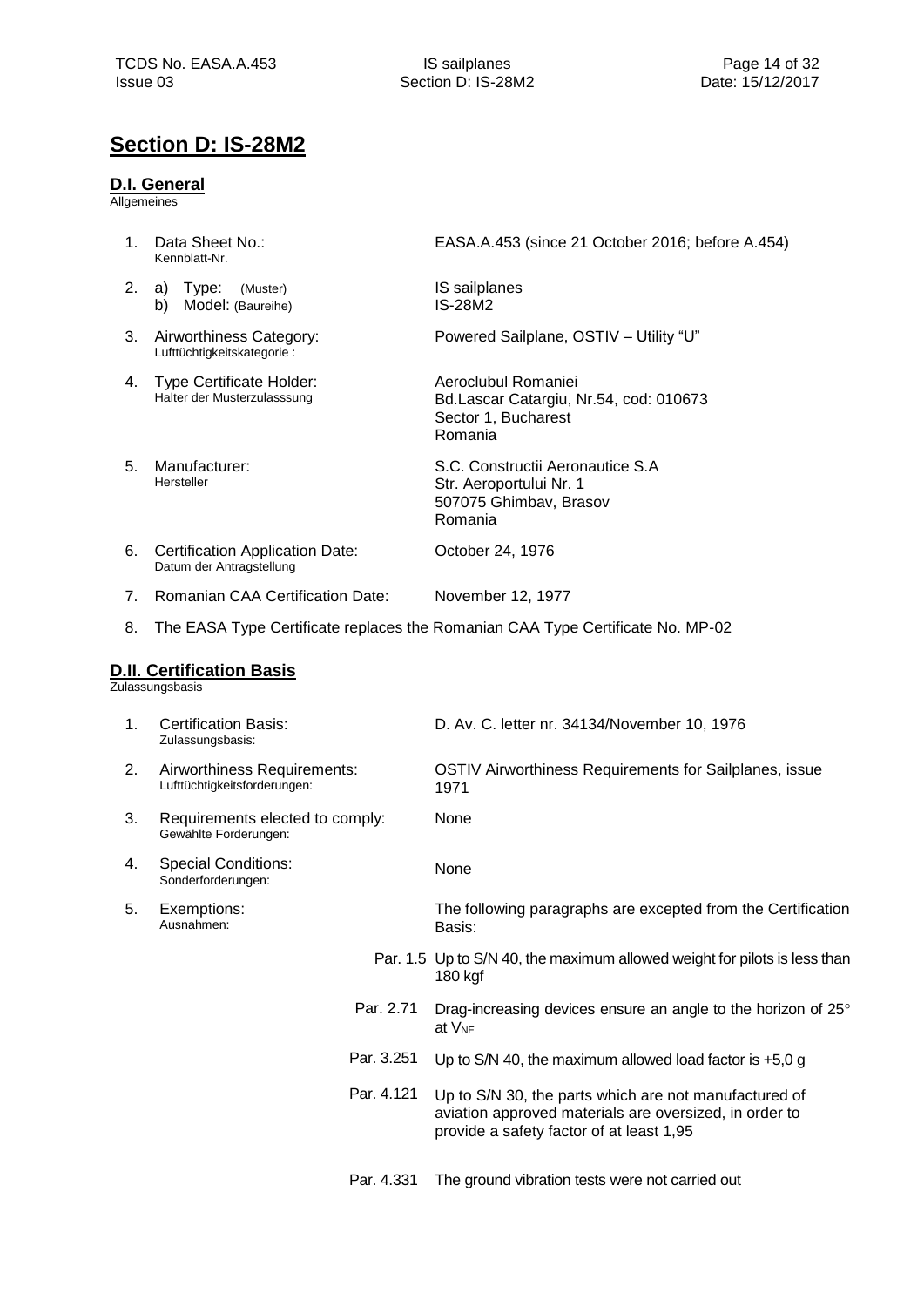<span id="page-14-0"></span>

|    |                                                                                                                       |            |                                                                                           |                                                                              | Par. 4.332 Aero-elastic phenomena were studied only by flight tests, |
|----|-----------------------------------------------------------------------------------------------------------------------|------------|-------------------------------------------------------------------------------------------|------------------------------------------------------------------------------|----------------------------------------------------------------------|
|    |                                                                                                                       | Par. 5.12a | without records                                                                           |                                                                              |                                                                      |
|    |                                                                                                                       |            | 760 kgf                                                                                   |                                                                              | Beginning with S/N 41, the maximum allowed flight weight is          |
| 6. | <b>Equivalent Safety Findings:</b><br>Nachweise gleichwertiger Sicherheit:                                            |            | None                                                                                      |                                                                              |                                                                      |
| 7. | <b>Environmental Standard</b><br>Lärmschutzforderungen:                                                               |            | None                                                                                      |                                                                              |                                                                      |
|    | <u><b>D.III. Technical Characteristics and Operational Limitations</b></u><br>Technische Merkmale und Betriebsgrenzen |            |                                                                                           |                                                                              |                                                                      |
| 1. | <b>Type Design Definition:</b><br>Musterdefinition:                                                                   |            | Document No. 28M2.00.0006, current issue                                                  |                                                                              |                                                                      |
| 2. | Description:<br>Beschreibung:                                                                                         | tail.      | Double-seat (side-by-side) powered sailplane, metallic                                    |                                                                              | construction, partially retractable landing gear with dampers, "T"-  |
| 3. | Equipment:<br>Ausrüstung:                                                                                             |            | Chapter 27                                                                                |                                                                              | Mandatory equipment according to Flight and Maintenance Manual,      |
| 4. | Dimensions:<br>Abmessungen:                                                                                           |            | Wing Span<br><b>Total Length</b><br>Maximum Height<br>Wing Area<br>Mean aerodynamic chord | 17,000 m<br>7,800 m<br>$2,150 \; m$<br>18,240 m <sup>2</sup><br>$1,108 \; m$ |                                                                      |
| 5. | Engines<br><b>Triebwerk</b>                                                                                           | Model:     | Type Certificate:                                                                         | Limbach SL 1700 E1<br><b>EASA.E.082</b>                                      |                                                                      |
|    | 5.1 Engine Limits<br>Triebwerksgrenzwerte                                                                             |            | Maximum Take-off Power                                                                    |                                                                              | 50 kW at 3600 RPM                                                    |
|    |                                                                                                                       |            | Maximum continuous Power                                                                  |                                                                              | 44 kW at 3200 RPM                                                    |
| 6. | Propellers<br>Propeller:                                                                                              |            | Hoffmann HO-V62-R/L 160BT or 160T                                                         |                                                                              |                                                                      |
| 7. | Fluids and Fluid capacities:<br>Kraftstoffmengen:                                                                     | Rumpftank  | Fuselage tank                                                                             |                                                                              | 40 liters                                                            |
| 8. | Launching Hooks:<br>Schleppkupplungen:                                                                                | None       |                                                                                           |                                                                              |                                                                      |
| 9. | Weak links:<br>Sollbruchstellen:                                                                                      | None       |                                                                                           |                                                                              |                                                                      |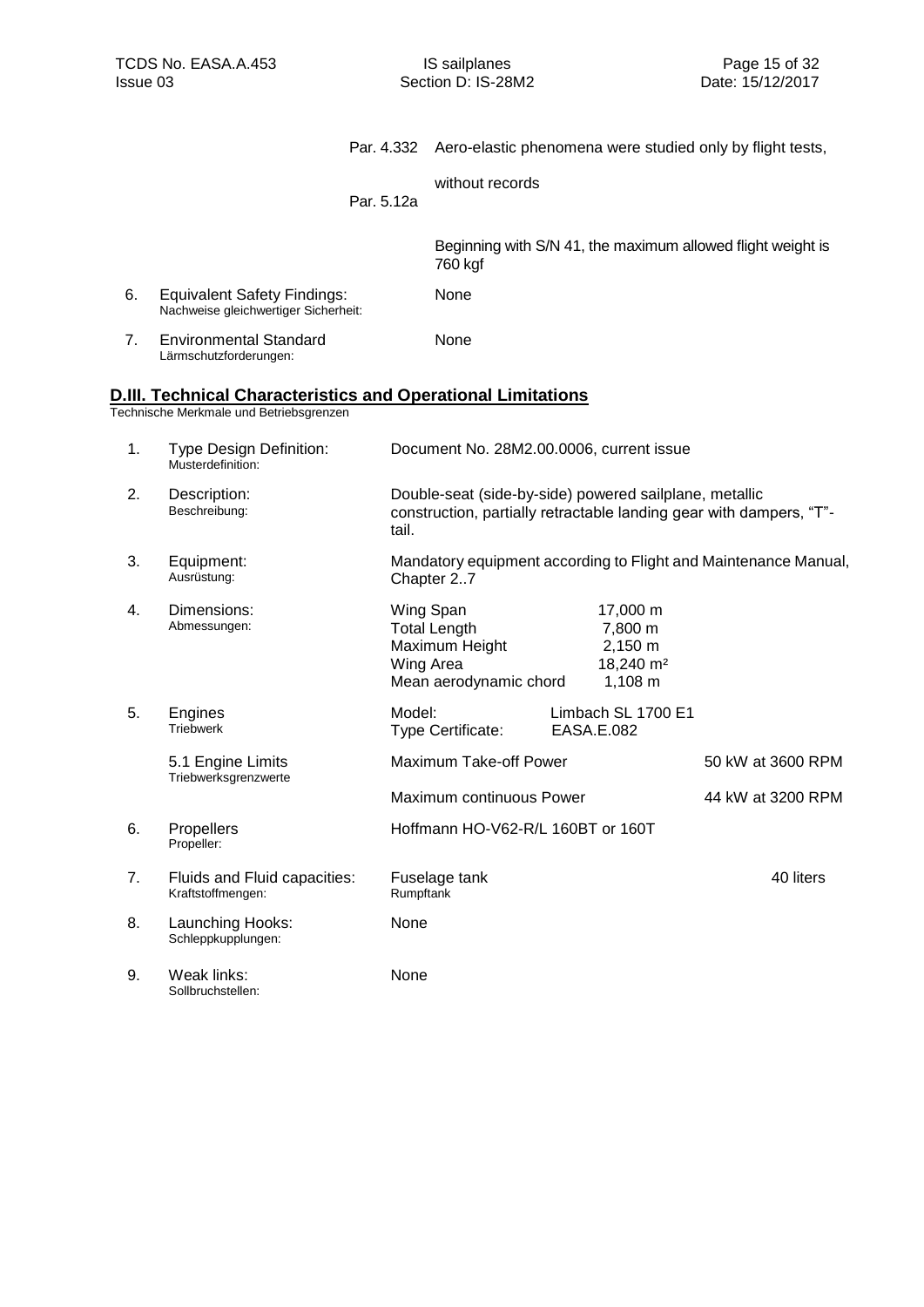| 10. | Air Speeds:                                          | Never exceed speed                                           | <b>V<sub>NE</sub></b>                                                                                                                                                          | 210 km/h IAS |
|-----|------------------------------------------------------|--------------------------------------------------------------|--------------------------------------------------------------------------------------------------------------------------------------------------------------------------------|--------------|
|     | Geschwindigkeiten:                                   | Maneuvering speed                                            | $V_A$                                                                                                                                                                          | 170 km/h IAS |
|     |                                                      | Maximum speed in rough air V <sub>B</sub>                    |                                                                                                                                                                                | 170 km/h IAS |
|     |                                                      | Maxim operating speed with<br>wing flaps fully deflected VFO |                                                                                                                                                                                | 140 km/h IAS |
|     |                                                      |                                                              | Maxim landing gear operating speedVLo                                                                                                                                          | 210 km/h IAS |
|     |                                                      |                                                              | Stalling speed in cruise configuration V <sub>S1</sub>                                                                                                                         | 75 km/h IAS  |
| 11. | <b>Operational Capability</b><br><b>Betriebsart</b>  | Cloud flying prohibited<br>Fly by night prohibited           | VFR-day allowed except icing condition<br>Inverted flying with engine operating prohibited                                                                                     |              |
| 12. | Maximum Masses:<br>Höchstzulässige Massen:           | Take-off                                                     | 745 kg up to S/N 40<br>760 kg from S/N 41 on                                                                                                                                   |              |
| 13. | Centre of Gravity Range:<br>Schwerpunktsbereich:     | Leveling means:                                              | Datum: 2m in front of the leading edge of wing root rib<br>Longitudinal axis: marked points on fuselage sides<br>Lateral axis: marked points on left and right wing (see AFMM) |              |
|     |                                                      | <b>Forward Limit</b><br><b>Rearward Limit</b>                | 21,4% of MAC<br>35,0% of MAC                                                                                                                                                   |              |
| 14. | Seating Capacity:<br>Anzahl der Sitze:               | $\overline{2}$                                               |                                                                                                                                                                                |              |
| 15. | Lifetime limitations:<br>Lebensdauerbegrenzte Teile: |                                                              | Refer to Aircraft Flight and Maintenance Manual (AFMM)                                                                                                                         |              |
| 16. | Deflection of control surfaces:<br>Ruderausschläge   |                                                              | Refer to Aircraft Flight and Maintenance Manual (AFMM)                                                                                                                         |              |

### <span id="page-15-0"></span>**D.IV. Operating and Service Instructions**

Betriebs- und Instandhaltungsanweisungen

- 1. Aircraft Flight and Maintenance Manual issue 2 / Amd 31 or later amd. approved by the Agency (AFMM) for  $S/N$  1 $\div$ 40
- 2. Aircraft Flight and Maintenance Manual issue 2 / Amd 14 or later amd. approved by the Agency (AFMM) for S/N 41 and on

### <span id="page-15-1"></span>**D.V. Notes**

- 1. Current weight and balance data, loading information and a list of equipment included in empty weight must be provided for each aeroplane at the time of original certification.
- 2. All placards required in the approved AFMM must be installed in the appropriate location.
- 3. The following Service Bulletins classified as 'mandetory' by the Romanian Civil Aeronautical Authority (RCAA) are to be considered as mandated by Airworthiness Directive (AD) in accordance with Commission Regulation (EU) No 748/2012: IS‐28M2 / CO‐2, IS‐28M2 / EO‐03, IS‐28M2 / CO‐4, IS‐28M2 / EO‐5, IS‐28M2 / EO‐8, IS‐28M2 / EO‐10, IS‐28M2 / EO‐11, IS‐28M2 / EO‐12, IS‐28M2 / EO‐13, IS‐28M2 / CO‐14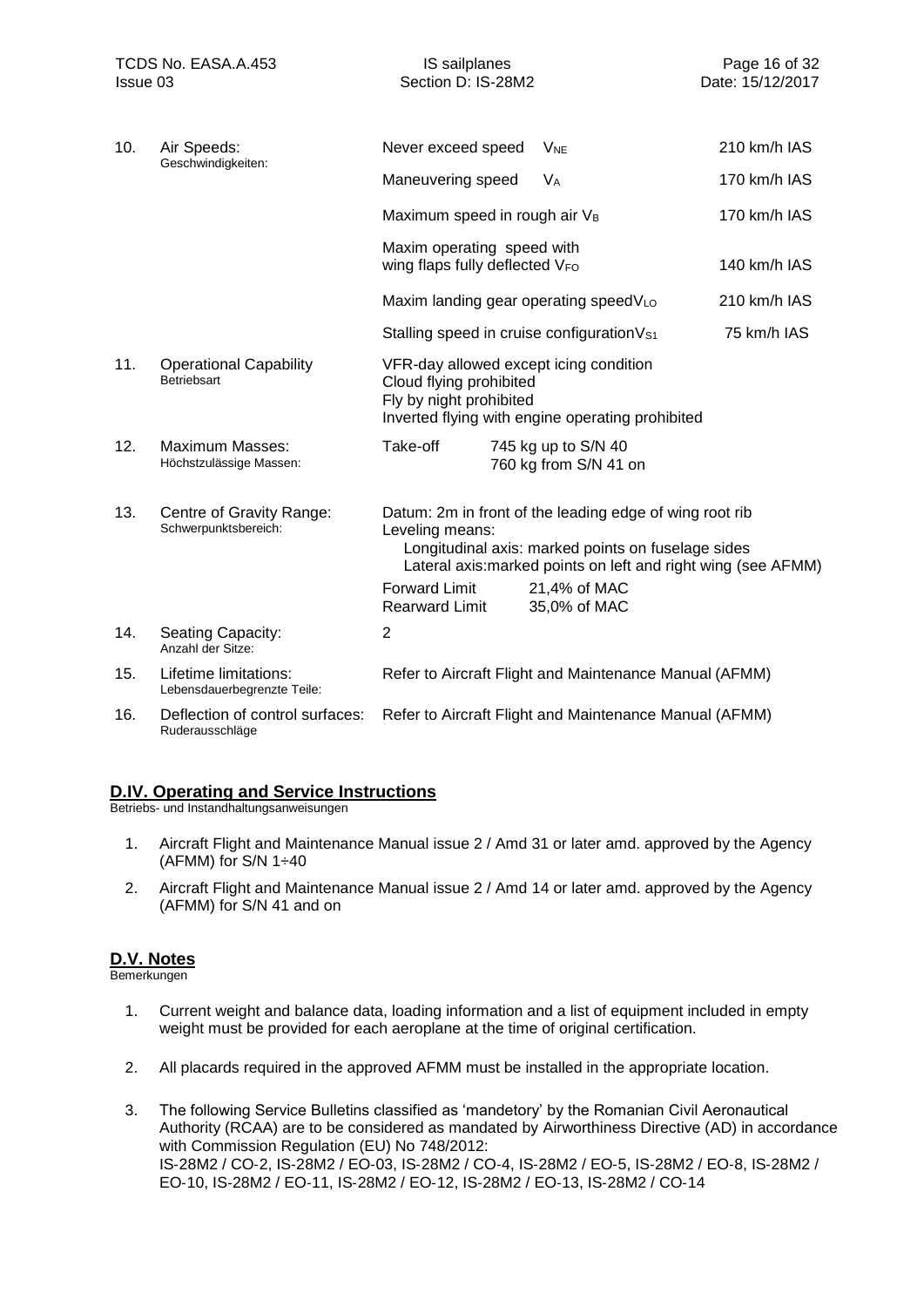# <span id="page-16-0"></span>**Section E: IS-28M2/80HP**

### <span id="page-16-1"></span>**E.I. General**

Allgemeines

<span id="page-16-2"></span>

| 1. | Data Sheet No.:<br>Kennblatt-Nr.                                           | EASA.A.453 (since 21 October 2016; before A.454)                                                                                           |
|----|----------------------------------------------------------------------------|--------------------------------------------------------------------------------------------------------------------------------------------|
| 2. | a) Type:<br>(Muster)<br>b) Model: (Baureihe)                               | IS sailplanes<br>IS-28M2/80HP                                                                                                              |
| 3. | Airworthiness Category:<br>Lufttüchtigkeitskategorie:                      | Powered Sailplane, OSTIV - Utility "U"                                                                                                     |
| 4. | <b>Type Certificate Holder:</b><br>Halter der Musterzulasssung             | Aeroclubul Romaniei<br>Bd.Lascar Catargiu, Nr.54, cod: 010673<br>Sector 1, Bucharest<br>Romania                                            |
| 5. | Manufacturer:<br>Hersteller                                                | S.C. Constructii Aeronautice S.A<br>Str. Aeroportului Nr. 1<br>507075 Ghimbav, Brasov<br>Romania                                           |
| 6. | <b>Certification Application Date:</b><br>Datum der Antragstellung         | July 3, 1981                                                                                                                               |
| 7. | <b>Romanian CAA Certification Date:</b>                                    | September 30, 1981                                                                                                                         |
| 8. |                                                                            | The EASA Type Certificate replaces the Romanian CAA Type Certificate No. MP-04                                                             |
|    | <b>E.II. Certification Basis</b><br>Zulassungsbasis                        |                                                                                                                                            |
| 1. | <b>Certification Basis:</b><br>Zulassungsbasis:                            | D.Av. C. letter nr. 11223/July 25, 1981                                                                                                    |
| 2. | Airworthiness Requirements:<br>Lufttüchtigkeitsforderungen:                | Airworthiness Requirements NTAZ Part 2 "Sailplanes and<br>powered sailplanes", Issue 1978 / OSTIV Issue 1976                               |
| 3. | Requirements elected to comply:<br>Gewählte Forderungen:                   | None                                                                                                                                       |
| 4. | <b>Special Conditions:</b><br>Sonderforderungen:                           | None                                                                                                                                       |
| 5. | Exemptions:<br>Ausnahmen:                                                  | Paragraph 5.1.2.3.(a) - "Maximum weight" from NTAZ 2, 1978<br>/ OSTIV, 1976 has been replaced with JAR-22.1(a)(2)                          |
| 6. | <b>Equivalent Safety Findings:</b><br>Nachweise gleichwertiger Sicherheit: |                                                                                                                                            |
|    | CESZ-044                                                                   | In regard of NTAZ Part 2, 1978 / OSTIV, 1976 par. 2.7.1 - Air                                                                              |
|    | <b>CESZ-045</b>                                                            | brakes capability<br>In regard of NTAZ Part 2, 1978 /OSTIV, 1976 par. 4.3.3 -<br>Aeroelastic phenomena                                     |
|    | <b>CESZ-048</b>                                                            | In regard of NTAZ Part 2, 1978 / OSTIV, 1976 par. 5.3.2 -<br>Propeller clearance                                                           |
| 7. | <b>Environmental Standard</b><br>Lärmschutzforderungen:                    | Noise: Acoustical certification standard STAS 10922/1-77<br>(similar with ICAO Annex 16 Third Edition, 1993, Part 2, Vol.<br>1, Chapter 6) |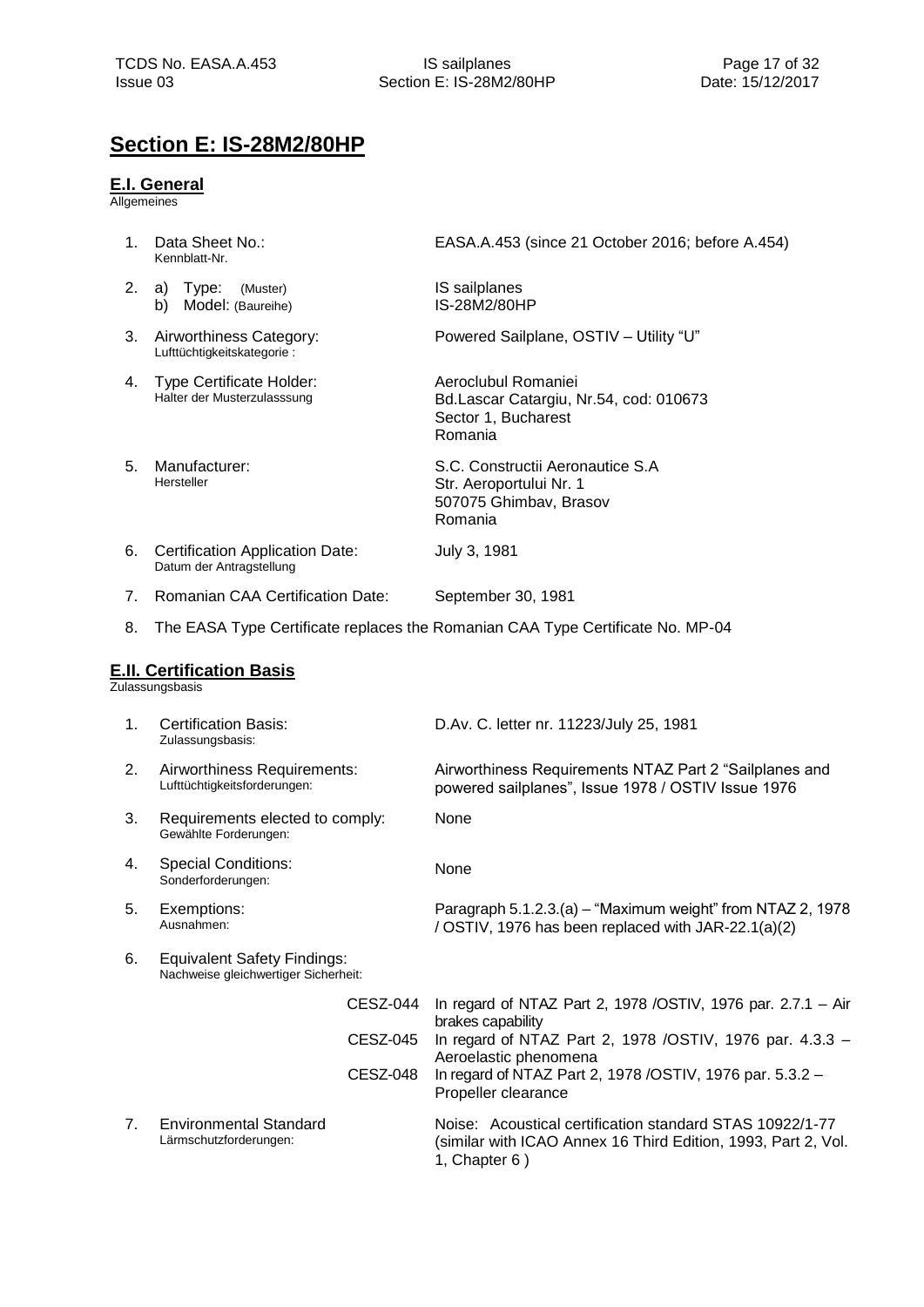### <span id="page-17-0"></span>**E.III. Technical Characteristics and Operational Limitations**

| 1.  | Type Design Definition:<br>Musterdefinition:      | Document No. 28M2.00.0006, current issue                                                                                                                             |  |  |  |  |
|-----|---------------------------------------------------|----------------------------------------------------------------------------------------------------------------------------------------------------------------------|--|--|--|--|
| 2.  | Description:<br>Beschreibung:                     | Double-seat (side-by-side) powered sailplane, metallic<br>construction, partially retractable landing gear with<br>dampers, "T"- tail.                               |  |  |  |  |
| 3.  | Equipment:<br>Ausrüstung:                         | Mandatory equipment according to Aircraft Flight and<br>Maintenance Manual, Chapter 2.7                                                                              |  |  |  |  |
| 4.  | Dimensions:<br>Abmessungen:                       | Wing Span<br>17,000 m<br><b>Total Length</b><br>7,800 m<br>Maximum Height<br>2,150 m<br>18,240 m <sup>2</sup><br>Wing Area<br>Mean aerodynamic chord<br>$1,108 \; m$ |  |  |  |  |
| 5.  | Engines<br><b>Triebwerk</b>                       | Model:<br>Limbach L 2000 EO1<br>Type Certificate:<br>EASA.E.083                                                                                                      |  |  |  |  |
|     | 5.1 Engine Limits<br>Triebwerksgrenzwerte         | Maximum Take-off Power<br>59 kW at 3400 RPM                                                                                                                          |  |  |  |  |
|     |                                                   | Maximum continuous Power<br>58 kW at 2900 RPM                                                                                                                        |  |  |  |  |
| 6.  | Propellers<br>Propeller:                          | Hoffmann HO-V62-R/L 160BT or 160T                                                                                                                                    |  |  |  |  |
| 7.  | Fluids and Fluid capacities:<br>Kraftstoffmengen: | Fuselage tank<br>55 liters<br>Rumpftank                                                                                                                              |  |  |  |  |
| 8.  | Launching Hooks:<br>Schleppkupplungen:            | None                                                                                                                                                                 |  |  |  |  |
| 9.  | Weak links:<br>Sollbruchstellen:                  | None                                                                                                                                                                 |  |  |  |  |
| 10. | Air Speeds:<br>Geschwindigkeiten:                 | 220<br>Never exceed speed<br>km/h<br><b>V<sub>NE</sub></b><br><b>IAS</b>                                                                                             |  |  |  |  |
|     |                                                   | Maneuvering speed<br><b>V<sub>A</sub></b><br>190<br>km/h<br><b>IAS</b>                                                                                               |  |  |  |  |
|     |                                                   | Maximum speed in rough air VB<br>190<br>km/h<br><b>IAS</b>                                                                                                           |  |  |  |  |
|     |                                                   | Maxim operating speed with<br>wing flaps fully deflected VFO<br>140<br>km/h<br><b>IAS</b>                                                                            |  |  |  |  |
|     |                                                   | Maxim landing gear operating speed VLO<br>220<br>km/h<br><b>IAS</b>                                                                                                  |  |  |  |  |
|     |                                                   | Stalling speed in cruise configuration Vs1<br>75<br>km/h<br>IAS                                                                                                      |  |  |  |  |
| 11. | <b>Operational Capability</b><br>Betriebsart      | VFR-day allowed except icing condition<br>Cloud flying prohibited<br>Fly by night prohibited<br>Inverted flying with engine operating prohibited                     |  |  |  |  |
| 12. | <b>Maximum Masses:</b><br>Höchstzulässige Massen: | Take-off:<br>760kg                                                                                                                                                   |  |  |  |  |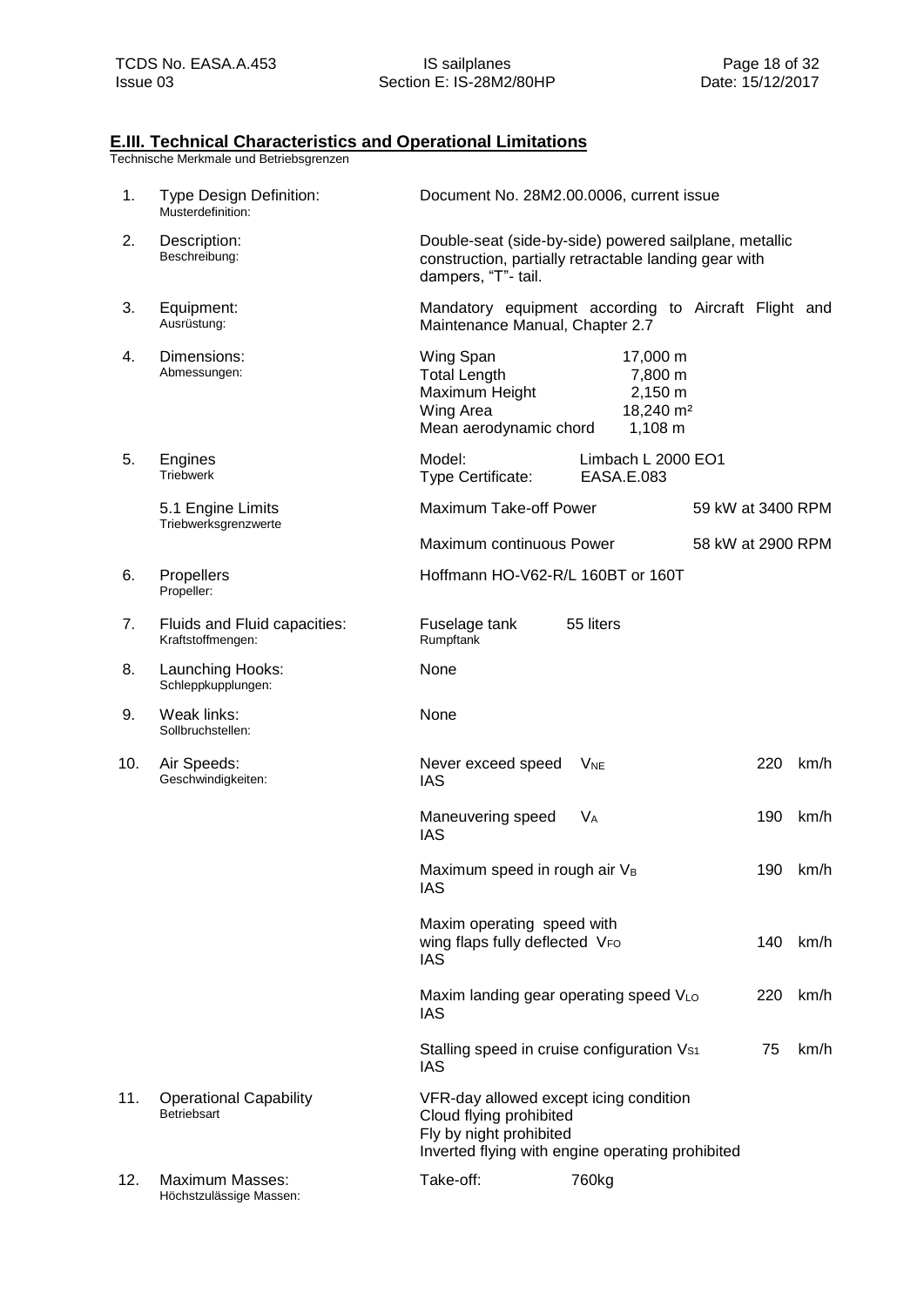| 13. | Centre of Gravity Range:<br>Schwerpunktsbereich:     | Datum: 2m in front of the leading edge of wing root rib<br>Leveling means:<br>Longitudinal axis: marked points on fuselage sides<br>Lateral axis: marked points on left and right wing (see<br>AFMM)<br><b>Forward Limit</b><br>21,4% of MAC<br>35,0% of MAC<br><b>Rearward Limit</b> |                                                 |
|-----|------------------------------------------------------|---------------------------------------------------------------------------------------------------------------------------------------------------------------------------------------------------------------------------------------------------------------------------------------|-------------------------------------------------|
| 14. | Seating Capacity:<br>Anzahl der Sitze:               | 2                                                                                                                                                                                                                                                                                     |                                                 |
| 15. | Lifetime limitations:<br>Lebensdauerbegrenzte Teile: | (AFMM)                                                                                                                                                                                                                                                                                | Refer to Aircraft Flight and Maintenance Manual |
| 16. | Deflection of control surfaces:<br>Ruderausschläge   | (AFMM)                                                                                                                                                                                                                                                                                | Refer to Aircraft Flight and Maintenance Manual |

### <span id="page-18-0"></span>**E.IV. Operating and Service Instructions**

Betriebs- und Instandhaltungsanweisungen

1. Aircraft Flight and Maintenance Manual issue 1 / Amd 12 or later amd. approved by the Agency (AFMM)

### <span id="page-18-1"></span>**E.V. Notes**

- 1. The Type Certificate No. MP–04 was initially issued on 30.09.1981, for Intreprinderea de Construcţii Aeronautice Braşov, which has changed its name in S.C. IAR S.A. Braşov since January 1991. Since December 2004, this Type Certificate has been transferred to its present Holder, S.C. Construcţii Aeronautice S.A. Braşov.
- 2. The following Service Bulletins classified as 'mandetory' by the Romanian Civil Aeronautical Authority (RCAA) are to be considered as mandated by Airworthiness Directive (AD) in accordance with Commission Regulation (EU) No 748/2012: IS‐28M2 / 80HP / EO‐01, IS‐28M2 / 80HP / EO‐2, IS‐28M2 / 80HP / CO‐03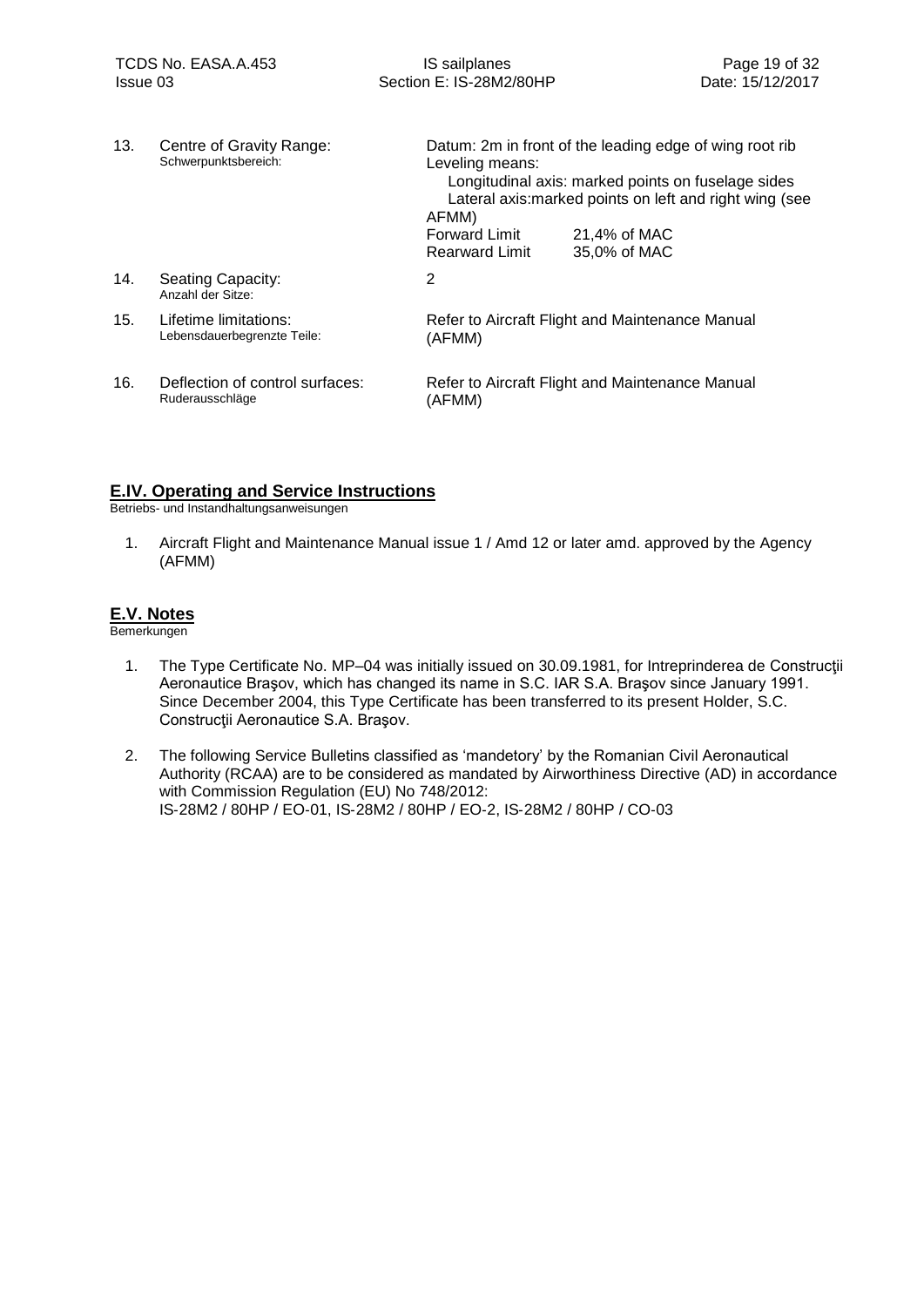### <span id="page-19-0"></span>**Section F: IS-28M2/G**

### <span id="page-19-1"></span>**F.I. General**

**Allgemeines** 

- 1. Data Sheet No.: Kennblatt-Nr.
- 2. a) Type: (Muster) b) Model: (Baureihe)
- 3. Airworthiness Category: Lufttüchtigkeitskategorie :
- 4. Type Certificate Holder: Halter der Musterzulasssung
- 5. Manufacturer: Hersteller

EASA.A.453 (since 21 October 2016; before A.454)

IS sailplanes IS-28M2/G

Powered Sailplane, OSTIV – Utility "U"

Aeroclubul Romaniei Bd.Lascar Catargiu, Nr.54, cod: 010673 Sector 1, Bucharest Romania

S.C. Constructii Aeronautice S.A Str. Aeroportului Nr. 1 507075 Ghimbav, Brasov Romania

6. Certification Application Date: Datum der Antragstellung

7. Romanian CAA Certification Date: June 25, 1995

February 13, 1995

8. The EASA Type Certificate replaces the Romanian CAA Type Certificate No. MP-04

### <span id="page-19-2"></span>**F.II. Certification Basis**

**Zulassungsbasis** 

| 1 <sub>1</sub> | <b>Certification Basis:</b><br>Zulassungsbasis:                     | AACR letter nr. 7445/June 5, 1995                                                                                                                                                                                                                                                                                                                                               |
|----------------|---------------------------------------------------------------------|---------------------------------------------------------------------------------------------------------------------------------------------------------------------------------------------------------------------------------------------------------------------------------------------------------------------------------------------------------------------------------|
| 2.             | Airworthiness Requirements:<br>Lufttüchtigkeitsforderungen:         | Airworthiness Requirements NTAZ Part 2 "Sailplanes and<br>powered sailplanes", Issue 1978 / OSTIV Issue 1976                                                                                                                                                                                                                                                                    |
| 3.             | Requirements elected to comply:<br>Gewählte Forderungen:            | JAR-22 "Sailplanes and Powered Sailplanes", issue 1980,<br>Subpart A - General, Subpart B - Flight,<br>Amdt. 3, for:<br>Subpart C – Structure and the following paragraphs: 22.595,<br>22.629, 22.671, 22.697(c), 22.777(c)(6), 22.785(d) and (e),<br>22.787, 22.807, 22.905, 22.925(a), 22.1041, 22.1047,<br>22.1149, 22.1307, 22.1505, 22.1529, 22.1581, 22.1583,<br>22.1585. |
| 4.             | Special Conditions:<br>Sonderforderungen:                           | None                                                                                                                                                                                                                                                                                                                                                                            |
| 5.             | Exemptions:<br>Ausnahmen:                                           | from NTAZ 2/OSTIV 1976: par. $5.1.2.3(a) -$ "Maximum weight<br>of powered sailplanes" has been replaced with JAR-22.1(a)(2)                                                                                                                                                                                                                                                     |
|                |                                                                     | no exemption from JAR-22                                                                                                                                                                                                                                                                                                                                                        |
| 6.             | Equivalent Safety Findings:<br>Nachweise gleichwertiger Sicherheit: | For NTAZ 2/OSTIV 1976                                                                                                                                                                                                                                                                                                                                                           |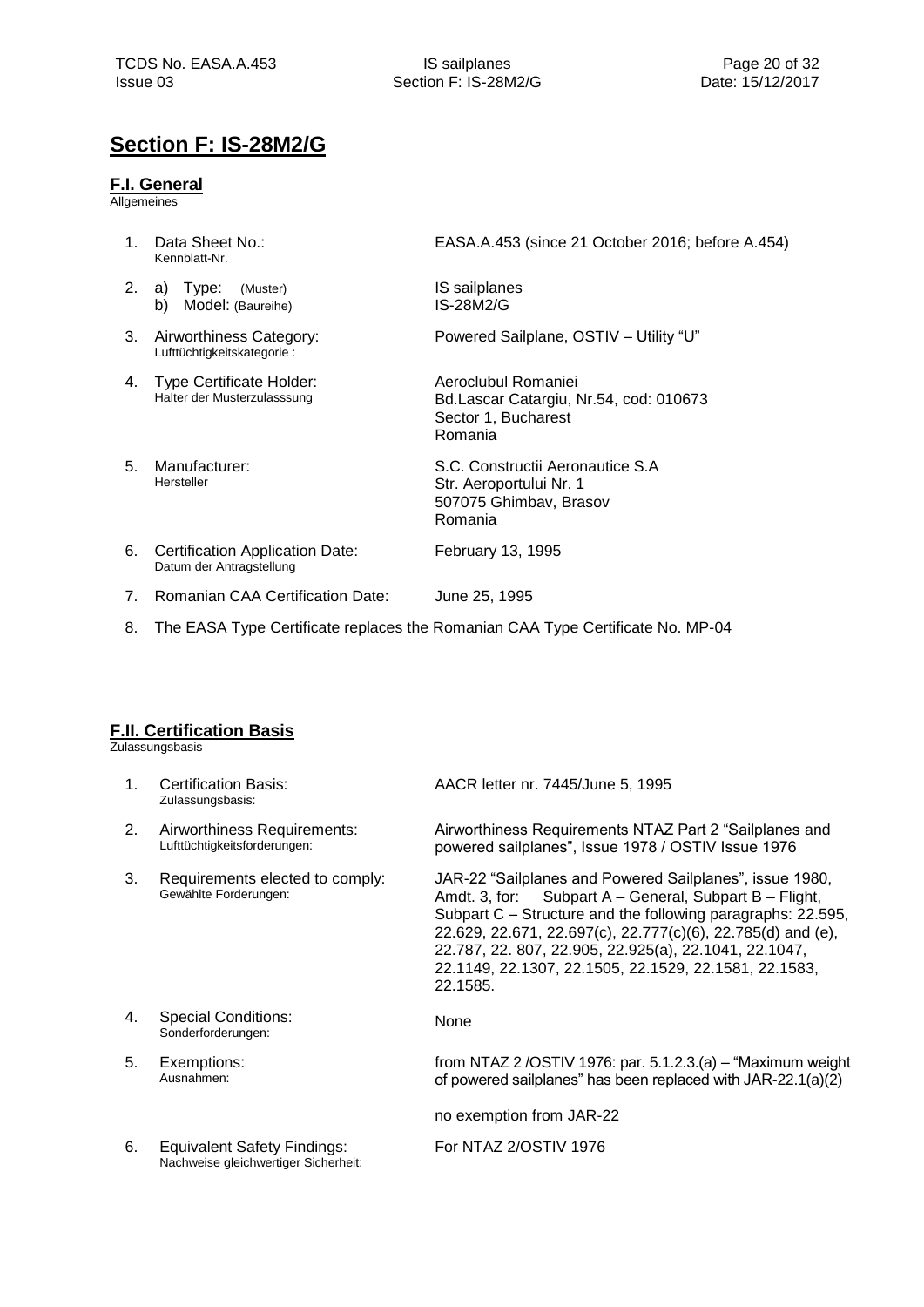|    |                                                         | CESZ-044 | In regard of NTAZ Part 2, 1978 / OSTIV, 1976 par. 2.7.1 - Air<br>brakes capability |
|----|---------------------------------------------------------|----------|------------------------------------------------------------------------------------|
|    |                                                         | CESZ-045 | In regard of NTAZ Part 2, 1978 / OSTIV, 1976 par. 4.3.3 -<br>Aeroelastic phenomena |
|    |                                                         |          | For JAR-22                                                                         |
|    |                                                         | CESZ-044 | In regard of JAR 22.73 – Descent, high speed                                       |
|    |                                                         | CESZ-045 | In regard of JAR 22.629 - Flutter                                                  |
|    |                                                         | CESZ-046 | In regard of JAR 22.161 (c)(2)(i) - Trim                                           |
|    |                                                         | CESZ-047 | In regard of JAR 22.411 ( $a$ ) – Control system stiffness and<br>stretch          |
| 7. | <b>Environmental Standard</b><br>Lärmschutzforderungen: |          | Noise: LBA – noise requirement (LSL),<br>chapter VI<br>/01.01.1991                 |

### <span id="page-20-0"></span>**F.III. Technical Characteristics and Operational Limitations**

| 1. | <b>Type Design Definition:</b><br>Musterdefinition: | Document No. 28M2.00.0006, current issue                                                                                               |                                                                    |  |  |
|----|-----------------------------------------------------|----------------------------------------------------------------------------------------------------------------------------------------|--------------------------------------------------------------------|--|--|
| 2. | Description:<br>Beschreibung:                       | Double-seat (side-by-side) powered sailplane, metallic<br>construction, partially retractable landing gear with dampers,<br>"T"- tail. |                                                                    |  |  |
| 3. | Equipment:<br>Ausrüstung:                           | Mandatory equipment according to Aircraft Flight Manual,<br>Chapter 2.11                                                               |                                                                    |  |  |
| 4. | Dimensions:<br>Abmessungen:                         | Wing Span<br><b>Total Length</b><br>Maximum Height<br>Wing Area<br>Mean aerodynamic chord                                              | 17,000 m<br>7,500 m<br>2,150 m<br>18,240 m <sup>2</sup><br>1,108 m |  |  |
| 5. | Engines<br><b>Triebwerk</b>                         | Model:<br>Type Certificate:<br>EASA.E.083                                                                                              | Limbach L 2000 EO1                                                 |  |  |
|    | 5.1 Engine Limits<br>Triebwerksgrenzwerte           | Maximum Take-off Power                                                                                                                 | 59 kW at 3400 RPM                                                  |  |  |
|    |                                                     | Maximum continuous Power                                                                                                               | 58 kW at 2900 RPM                                                  |  |  |
| 6. | Propellers<br>Propeller:                            | Hoffmann HO-V62-R/L 160T-10                                                                                                            |                                                                    |  |  |
| 7. | Fluids and Fluid capacities:<br>Kraftstoffmengen:   | Fuselage tank<br>55 liters<br>Rumpftank                                                                                                |                                                                    |  |  |
| 8. | Launching Hooks:<br>Schleppkupplungen:              | None                                                                                                                                   |                                                                    |  |  |
| 9. | Weak links:<br>Sollbruchstellen:                    | None                                                                                                                                   |                                                                    |  |  |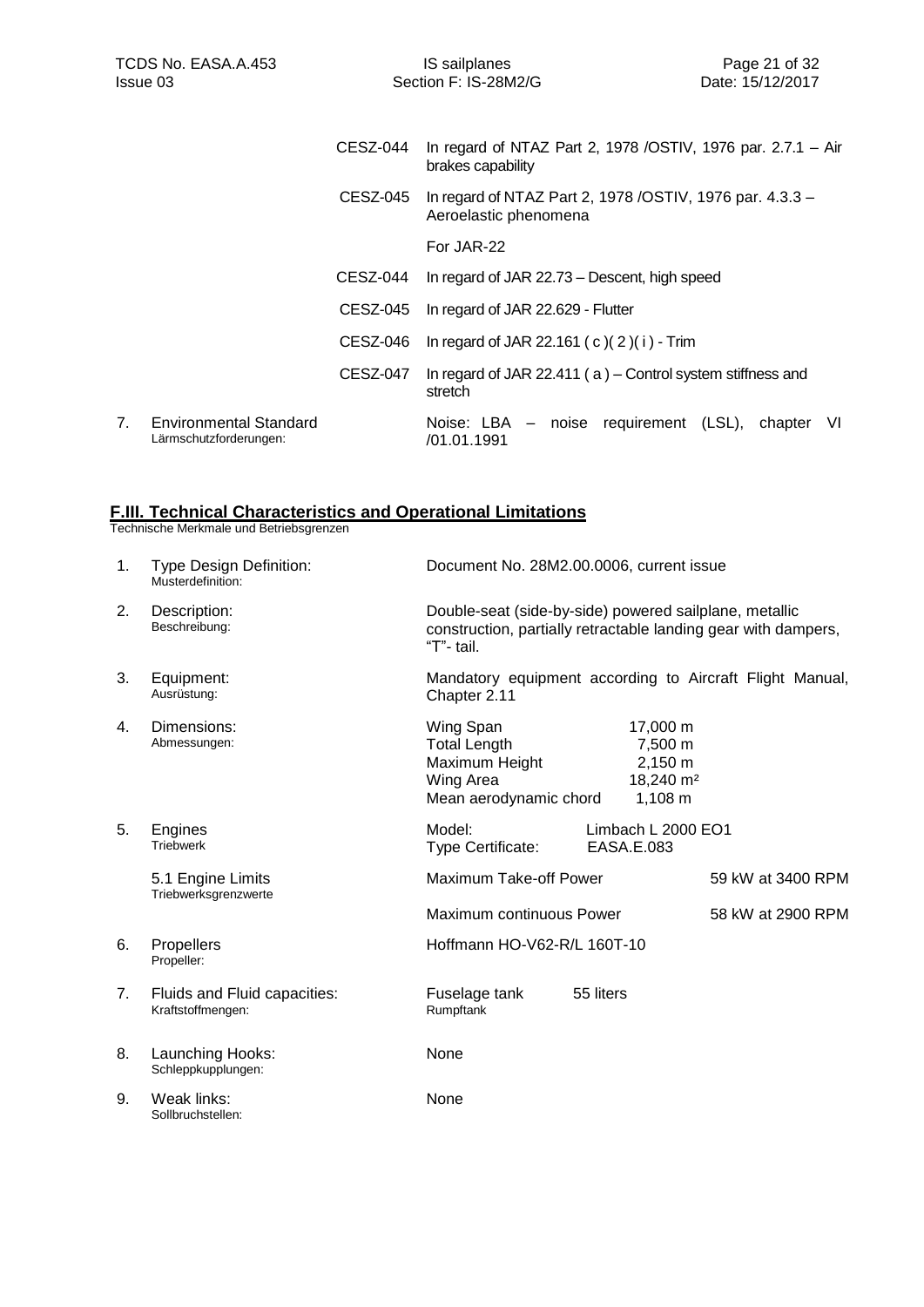| 10. | Air Speeds:<br>Geschwindigkeiten:                           | Never exceed speed                                                                           | <b>V<sub>NE</sub></b>                                                                                                                                                                                         | 220 km/h IAS |
|-----|-------------------------------------------------------------|----------------------------------------------------------------------------------------------|---------------------------------------------------------------------------------------------------------------------------------------------------------------------------------------------------------------|--------------|
|     |                                                             | Maneuvering speed                                                                            | V <sub>A</sub>                                                                                                                                                                                                | 190 km/h IAS |
|     |                                                             | Maximum speed in rough air V <sub>B</sub>                                                    |                                                                                                                                                                                                               | 190 km/h IAS |
|     |                                                             | Maxim operating speed with<br>wing flaps fully deflected VFO                                 |                                                                                                                                                                                                               | 140 km/h IAS |
|     |                                                             | Maxim landing gear operating speed VLo                                                       |                                                                                                                                                                                                               | 220 km/h IAS |
|     |                                                             | Stalling speed in cruise configuration V <sub>S1</sub>                                       |                                                                                                                                                                                                               | 75 km/h IAS  |
| 11. | Operational<br>Capability<br>Betriebsart                    | VFR-day allowed except icing condition<br>Cloud flying prohibited<br>Fly by night prohibited | Inverted flying with engine operating prohibited                                                                                                                                                              |              |
| 12. | Maximum<br>Masses:<br>Höchstzulässige<br>Massen:            | Take-off:                                                                                    | 780kg                                                                                                                                                                                                         |              |
| 13. | Centre of Gravity<br>Range:<br>Schwerpunktsbereich:         | Leveling means:<br><b>Forward Limit</b><br><b>Rearward Limit</b>                             | Datum: 2m in front of the leading edge of wing root rib<br>Longitudinal axis: marked points on fuselage sides<br>Lateral axis: marked points on left and right wing (see AFM)<br>21,4% of MAC<br>35,0% of MAC |              |
| 14. | Seating Capacity:<br>Anzahl der Sitze:                      | 2                                                                                            |                                                                                                                                                                                                               |              |
| 15. | Lifetime<br>limitations:<br>Lebensdauerbegrenzt<br>e Teile: | Refer to Aircraft Flight Manual (AFM)                                                        |                                                                                                                                                                                                               |              |
| 16. | Deflection<br>οf<br>control surfaces:<br>Ruderausschläge    | Refer to Aircraft Flight Manual (AFM)                                                        |                                                                                                                                                                                                               |              |

### <span id="page-21-0"></span>**F.IV. Operating and Service Instructions**

Betriebs- und Instandhaltungsanweisungen

- 1. Aircraft Flight Manual issue 3 / Amd 3 or later amd. approved by the Agency (AFM)
- 2. Aircraft Maintenance Manual issue 1 / Amd 2 or later amd. approved by the Agency (AMM)

### <span id="page-21-1"></span>**F.V. Notes**

Bemerkungen

1. The Type Certificate No. MP–04 was initially issued on 30.09.1981, for Intreprinderea de Construcţii Aeronautice Braşov, which has changed its name in S.C. IAR S.A. Braşov since January 1991. Since December 2004, this Type Certificate has been transferred to its present Holder, S.C. Construcţii Aeronautice S.A. Braşov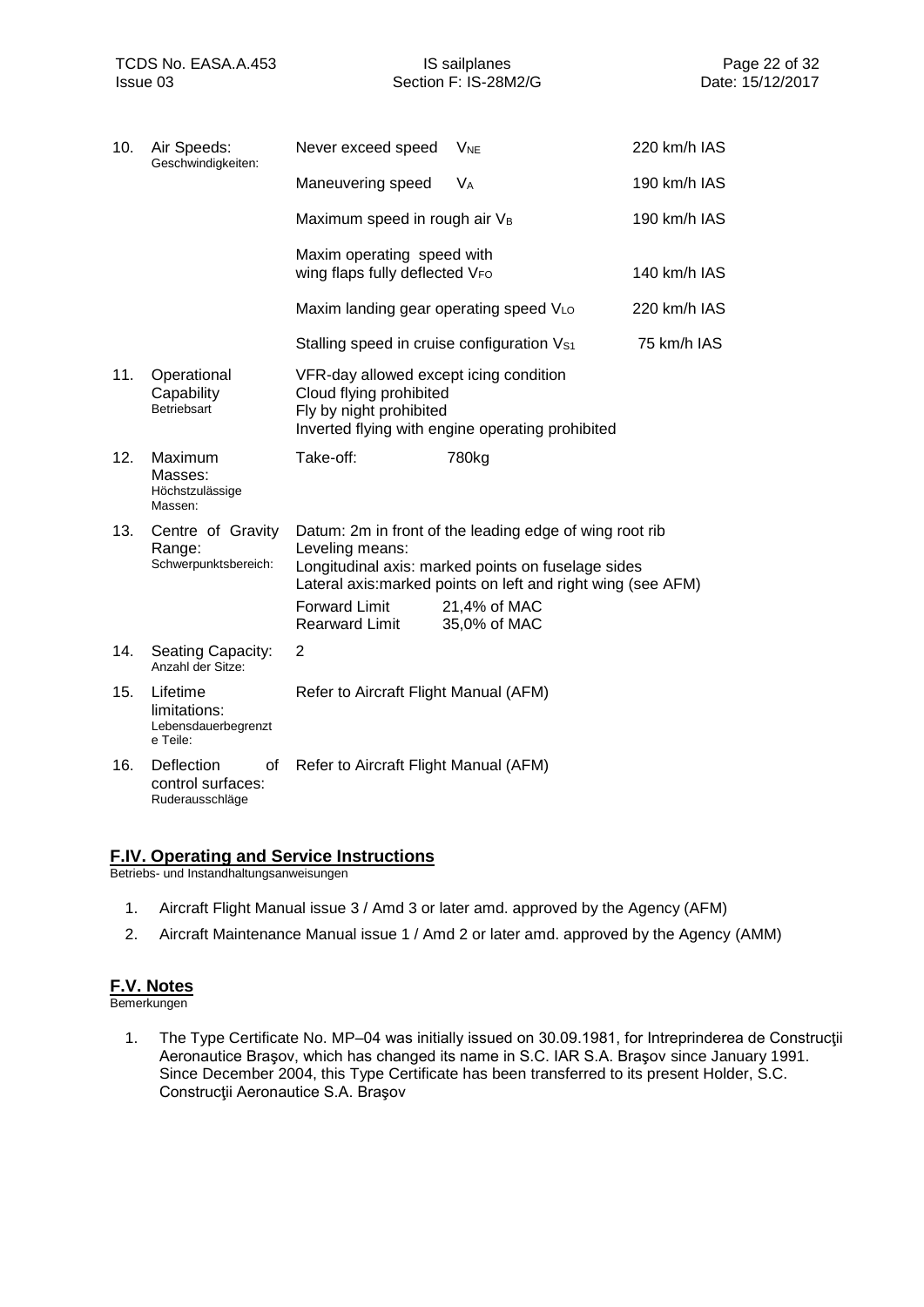### <span id="page-22-0"></span>**Section G: IS-28M2/GR**

### <span id="page-22-1"></span>**G.I. General**

**Allgemeines** 

1. Data Sheet No.: Kennblatt-Nr. EASA.A.453 (since 21 October 2016; before A.454) 2. a) Type: (Muster) b) Model: (Baureihe) IS sailplanes [IS-28M2/GR](#page-0-2) 3. Airworthiness Category: Lufttüchtigkeitskategorie : Powered Sailplane, OSTIV – Utility "U" 4. Type Certificate Holder: Halter der Musterzulasssung Aeroclubul Romaniei Bd.Lascar Catargiu, Nr.54, cod: 010673 Sector 1, Bucharest Romania 5. Manufacturer: Hersteller S.C. Constructii Aeronautice S.A Str. Aeroportului Nr. 1 507075 Ghimbav, Brasov Romania 6. Certification Application Date: Datum der Antragstellung June 5, 1996 7. Romanian CAA Certification Date: November 07, 1997 8. The EASA Type Certificate replaces the Romanian CAA Type Certificate No. MP-04

### <span id="page-22-2"></span>**G.II. Certification Basis**

Zulassungsbasis

| 1. | <b>Certification Basis:</b><br>Zulassungsbasis:             | A.A.C.R. letter nr. 8479/ June 6, 1996                                                                                                                                                                                                                                                                                                                                                                                                                                                                                                                                                                                                                                                                                                                                    |
|----|-------------------------------------------------------------|---------------------------------------------------------------------------------------------------------------------------------------------------------------------------------------------------------------------------------------------------------------------------------------------------------------------------------------------------------------------------------------------------------------------------------------------------------------------------------------------------------------------------------------------------------------------------------------------------------------------------------------------------------------------------------------------------------------------------------------------------------------------------|
| 2. | Airworthiness Requirements:<br>Lufttüchtigkeitsforderungen: | Airworthiness Requirements NTAZ Part 2 "Sailplanes and<br>powered sailplanes", Issue 1978 / OSTIV Issue 1976                                                                                                                                                                                                                                                                                                                                                                                                                                                                                                                                                                                                                                                              |
| 3. | Requirements elected to comply:<br>Gewählte Forderungen:    | JAR-22 "Sailplanes and Powered Sailplanes", issue 1980,<br>Amdt. 3, for: Subpart A - General, Subpart B - Flight,<br>Subpart C - Structure, Subpart H - Engine and the following<br>paragraphs: 22.601, 22.603, 22.607, 22.609, 22.611, 22.613,<br>22.619, 22.627, 22.629, 22.671, 22.697(c), 22.777(c)(6), 22.779,<br>22.785(d) and (e), 22.787, 22.807, 22.831, 22.901, 22.902, 22.903,<br>22.905, 22.925(a), 22.955, 22.993, 22.1011, 22.1013, 22.1015,<br>22.1017, 22.1041, 22.1047, 22.1091, 22.1093, 22.1103, 22.1105,<br>22.1121, 22.1125, 22.1141, 22.1145, 22.1149, 22.1163, 22.1165,<br>22.1193, 22.1301, 22.1305, 22.1307, 22.1321, 22.1337, 22.1365,<br>22.1501, 22.1505, 22.1521, 22.1529, 22.1545, 22.1549, 22.1553,<br>22.1557, 22.1581, 22.1583, 22.1585. |
|    |                                                             | JAR 22.857 from JAR-22, Change 4, 1987;                                                                                                                                                                                                                                                                                                                                                                                                                                                                                                                                                                                                                                                                                                                                   |
|    |                                                             | JAR-P "Propellers" Change 7                                                                                                                                                                                                                                                                                                                                                                                                                                                                                                                                                                                                                                                                                                                                               |
| 4. | <b>Special Conditions:</b><br>Sonderforderungen:            | according to FPC-A4 – Exhaust system heat exchangers                                                                                                                                                                                                                                                                                                                                                                                                                                                                                                                                                                                                                                                                                                                      |
| 5. | Exemptions:<br>Ausnahmen:                                   | from NTAZ 2/OSTIV 1976: par. $5.1.2.3(a) -$ "Maximum weight<br>of powered sailplanes" has been replaced with JAR-22.1(a)(2)                                                                                                                                                                                                                                                                                                                                                                                                                                                                                                                                                                                                                                               |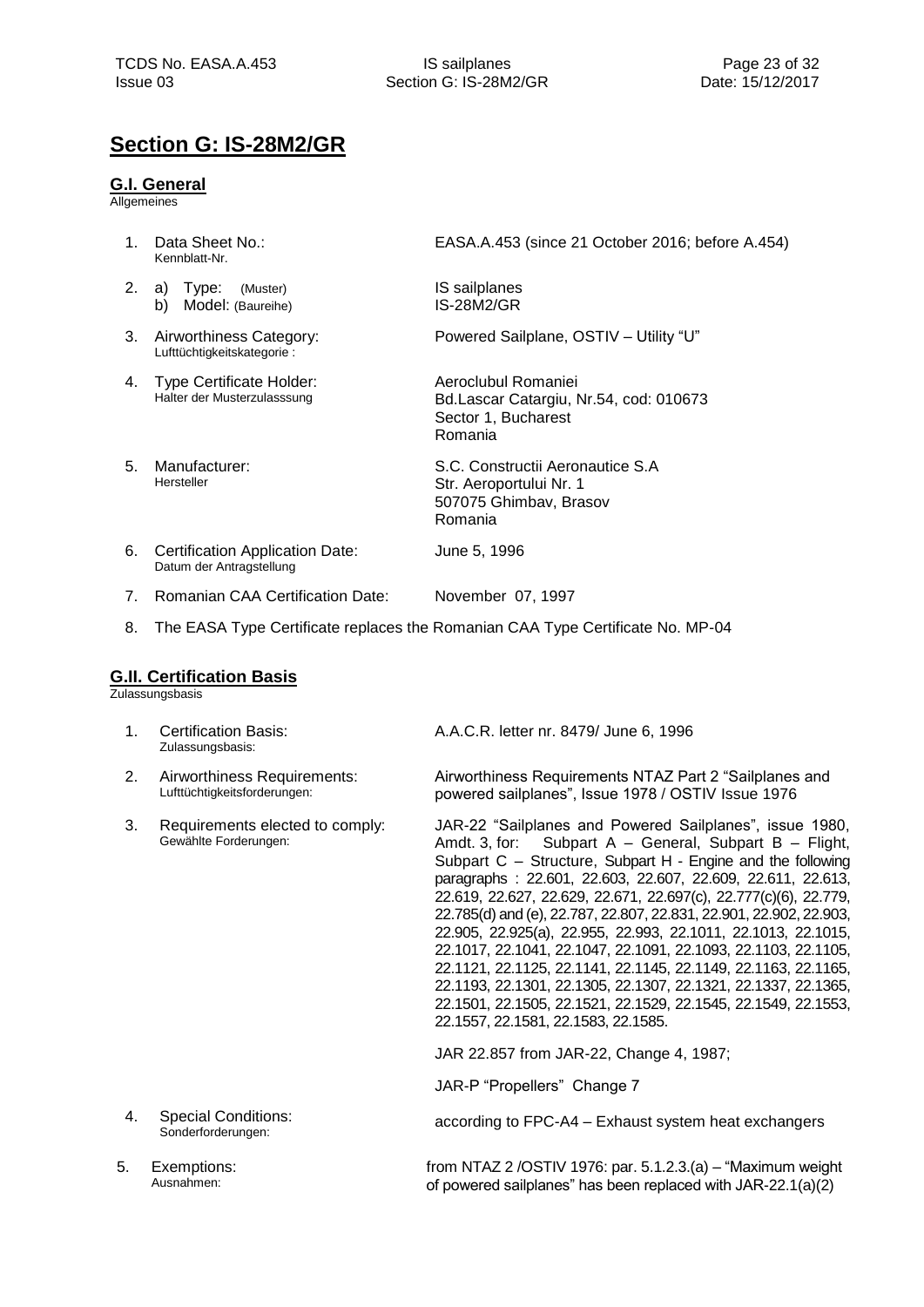|    |                                                                            |                 | no exemption from JAR-22                                                             |
|----|----------------------------------------------------------------------------|-----------------|--------------------------------------------------------------------------------------|
| 6. | <b>Equivalent Safety Findings:</b><br>Nachweise gleichwertiger Sicherheit: |                 | For NTAZ 2/OSTIV 1976                                                                |
|    |                                                                            | <b>CESZ-044</b> | In regard of NTAZ Part 2, 1978 / OSTIV, 1976 par. $2.7.1 - Air$<br>brakes capability |
|    |                                                                            | CESZ-045        | In regard of NTAZ Part 2, 1978 / OSTIV, 1976 par. 4.3.3 -<br>Aeroelastic phenomena   |
|    |                                                                            |                 | For JAR-22                                                                           |
|    |                                                                            |                 | CESZ-044 In regard of JAR 22.73 – Descent, high speed                                |
|    |                                                                            | CESZ-045        | In regard of JAR 22.629 - Flutter                                                    |
|    |                                                                            | CESZ-046        | In regard of JAR 22.161 (c)(2)(i) - Trim                                             |
|    |                                                                            | <b>CESZ-047</b> | In regard of JAR 22.411 ( $a$ ) – Control system stiffness and<br>stretch            |
| 7. | <b>Environmental Standard</b><br>Lärmschutzforderungen:                    |                 | Noise: LBA – noise requirement (LSL), chapter VI<br>/01.01.1991                      |
|    |                                                                            |                 |                                                                                      |

### <span id="page-23-0"></span>**G.III. Technical Characteristics and Operational Limitations**

| 1. | <b>Type Design Definition:</b><br>Musterdefinition: | Document No. 28M2.00.0006, current issue                                                                                               |                              |                                                                         |  |
|----|-----------------------------------------------------|----------------------------------------------------------------------------------------------------------------------------------------|------------------------------|-------------------------------------------------------------------------|--|
| 2. | Description:<br>Beschreibung:                       | Double-seat (side-by-side) powered sailplane, metallic<br>construction, partially retractable landing gear with<br>dampers, "T"- tail. |                              |                                                                         |  |
| 3. | Equipment:<br>Ausrüstung:                           | Mandatory equipment according to Aircraft Flight Manual,<br>Chapter 2.11                                                               |                              |                                                                         |  |
| 4. | Dimensions:<br>Abmessungen:                         | Wing Span<br><b>Total Length</b><br>Maximum Height<br>Wing Area<br>Mean aerodynamic chord                                              |                              | 17,000 m<br>7,700 m<br>2,150 m<br>18,240 m <sup>2</sup><br>$1,108 \; m$ |  |
| 5. | Engines<br><b>Triebwerk</b>                         | Model:<br>Type Certificate:                                                                                                            | Rotax 912F3/A3<br>EASA.E.121 |                                                                         |  |
|    | 5.1 Engine Limits<br>Triebwerksgrenzwerte           | Maximum Take-off Power                                                                                                                 |                              | 59,6 kW at 5800 RPM                                                     |  |
|    |                                                     | Maximum continuous Power                                                                                                               |                              | 58 kW at 5500 RPM                                                       |  |
| 6. | Propellers<br>Propeller:                            | Hoffmann HO-V-352F-S1/S 170FQ                                                                                                          |                              |                                                                         |  |
| 7. | Fluids and Fluid capacities:<br>Kraftstoffmengen:   | Fuselage tank<br>Rumpftank                                                                                                             | 55 liters                    |                                                                         |  |
| 8. | Launching Hooks:<br>Schleppkupplungen:              | None                                                                                                                                   |                              |                                                                         |  |
| 9. | Weak links:<br>Sollbruchstellen:                    | None                                                                                                                                   |                              |                                                                         |  |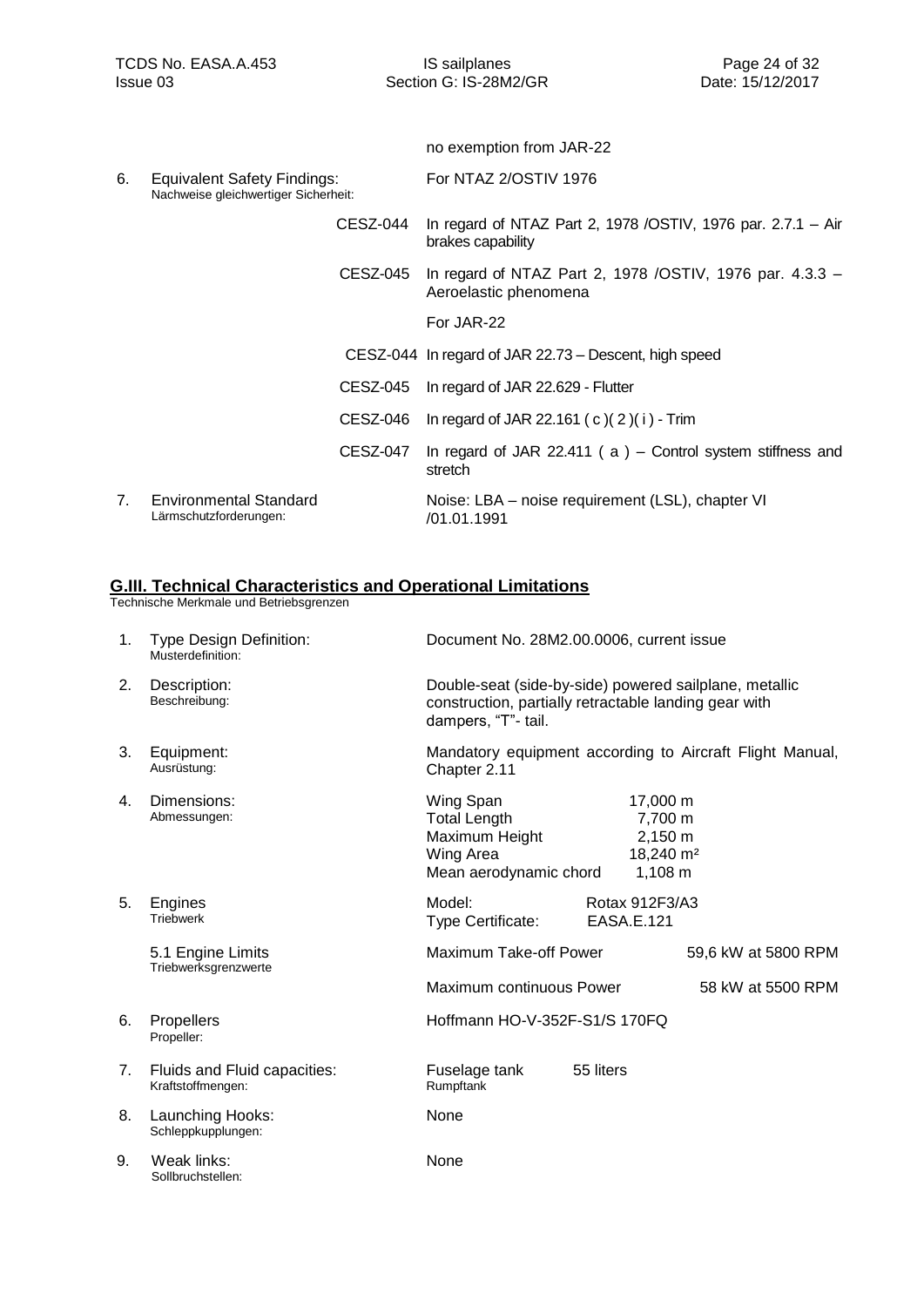Issue 03 **Section G: IS-28M2/GR** Date: 15/12/2017

| 10. | Air Speeds:<br>Geschwindigkeiten:                    | Never exceed speed<br>IAS                                                                    | <b>V<sub>NE</sub></b>                                                                                                                                                         | 220 | km/h |
|-----|------------------------------------------------------|----------------------------------------------------------------------------------------------|-------------------------------------------------------------------------------------------------------------------------------------------------------------------------------|-----|------|
|     |                                                      | Maneuvering speed<br><b>IAS</b>                                                              | <b>V<sub>A</sub></b>                                                                                                                                                          | 190 | km/h |
|     |                                                      | Maximum speed in rough air VB<br><b>IAS</b>                                                  |                                                                                                                                                                               | 190 | km/h |
|     |                                                      | Maxim operating speed with<br>wing flaps fully deflected VFO<br>IAS                          |                                                                                                                                                                               | 140 | km/h |
|     |                                                      | Maxim landing gear operating speed VLO<br>IAS                                                |                                                                                                                                                                               | 220 | km/h |
|     |                                                      | Stalling speed in cruise configuration V <sub>S1</sub><br><b>IAS</b>                         |                                                                                                                                                                               | 75  | km/h |
| 11. | <b>Operational Capability</b><br><b>Betriebsart</b>  | VFR-day allowed except icing condition<br>Cloud flying prohibited<br>Fly by night prohibited | Inverted flying with engine operating prohibited                                                                                                                              |     |      |
| 12. | <b>Maximum Masses:</b><br>Höchstzulässige Massen:    | Take-off:                                                                                    | 780kg                                                                                                                                                                         |     |      |
| 13. | Centre of Gravity Range:<br>Schwerpunktsbereich:     | Leveling means:                                                                              | Datum: 2m in front of the leading edge of wing root rib<br>Longitudinal axis: marked points on fuselage sides<br>Lateral axis: marked points on left and right wing (see AFM) |     |      |
|     |                                                      | <b>Forward Limit</b><br><b>Rearward Limit</b>                                                | 21,4% of MAC<br>35,0% of MAC                                                                                                                                                  |     |      |
| 14. | Seating Capacity:<br>Anzahl der Sitze:               | $\overline{2}$                                                                               |                                                                                                                                                                               |     |      |
| 15. | Lifetime limitations:<br>Lebensdauerbegrenzte Teile: | Refer to Aircraft Flight Manual (AFM)                                                        |                                                                                                                                                                               |     |      |
| 16. | Deflection of control surfaces:<br>Ruderausschläge   | Refer to Aircraft Flight Manual (AFM)                                                        |                                                                                                                                                                               |     |      |

### <span id="page-24-0"></span>**G.IV. Operating and Service Instructions**

Betriebs- und Instandhaltungsanweisungen

- 1. Aircraft Flight Manual issue Aug. 1997 / Amd 5 or later amd. approved by the Agency (AFM)
- 2. Aircraft Maintenance Manual issue Aug. 1997 / Amd 5 or later amd. approved by the Agency (AMM)

### <span id="page-24-1"></span>**G.V. Notes**

- 1. The Type Certificate No. MP–04 was initially issued on 30.09.1981, for Intreprinderea de Construcţii Aeronautice Braşov, which has changed its name in S.C. IAR S.A. Braşov since January 1991. Since December 2004, this Type Certificate has been transferred to its present Holder, S.C. Construcţii Aeronautice S.A. Braşov.
- 2. The following Service Bulletins classified as 'mandetory' by the Romanian Civil Aeronautical Authority (RCAA) are to be considered as mandated by Airworthiness Directive (AD) in accordance with Commission Regulation (EU) No 748/2012: IS‐28M2/GR / CO‐01, IS‐28M2/GR / CO‐02, IS‐28M2/GR / CO‐04, IS‐28M2/GR / EO‐04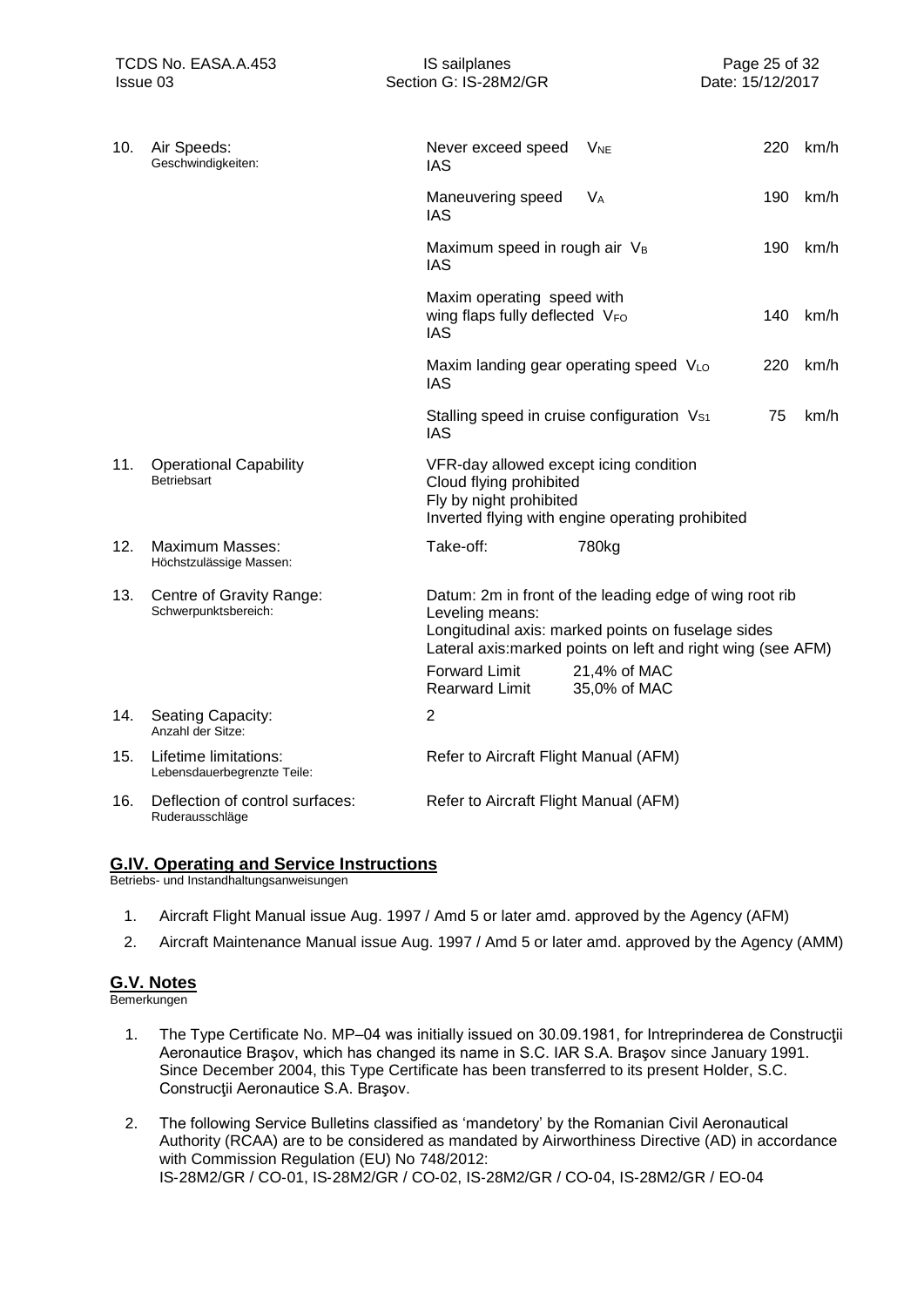### <span id="page-25-0"></span>**Section H: IS-30**

### <span id="page-25-1"></span>**H.I. General**

Allgemeines

<span id="page-25-2"></span>

| 1. | Data Sheet No.:<br>Kennblatt-Nr.                                   | EASA.A.453                                                                                                                                                                                                               |
|----|--------------------------------------------------------------------|--------------------------------------------------------------------------------------------------------------------------------------------------------------------------------------------------------------------------|
| 2. | a) Type:<br>(Muster)<br>Model: (Baureihe)<br>b)                    | IS sailplanes<br>$IS-30$                                                                                                                                                                                                 |
| 3. | Airworthiness Category:<br>Lufttüchtigkeitskategorie:              | Sailplane, OSTIV aerobatic "A" and utility "U"                                                                                                                                                                           |
| 4. | Type Certificate Holder:<br>Halter der Musterzulasssung            | Aeroclubul Romaniei<br>Bd.Lascar Catargiu, Nr.54, cod: 010673<br>Sector 1, Bucharest<br>Romania                                                                                                                          |
| 5. | Manufacturer:<br>Hersteller                                        | S.C. Constructii Aeronautice S.A<br>Str. Aeroportului Nr. 1<br>507075 Ghimbav, Brasov<br>Romania                                                                                                                         |
| 6. | <b>Certification Application Date:</b><br>Datum der Antragstellung | November 4, 1979                                                                                                                                                                                                         |
| 7. | <b>Romanian CAA Certification Date:</b>                            | May 18, 1981                                                                                                                                                                                                             |
| 8. |                                                                    | The EASA Type Certificate replaces the Romanian CAA Type Certificate No. PN-10                                                                                                                                           |
|    | <b>H.II. Certification Basis</b><br>Zulassungsbasis                |                                                                                                                                                                                                                          |
| 1. | <b>Certification Basis:</b><br>Zulassungsbasis:                    | D. Av. C. letter nr. 21746/November 22, 1979                                                                                                                                                                             |
| 2. | Airworthiness Requirements:<br>Lufttüchtigkeitsforderungen:        | OSTIV Airworthiness Requirements for Sailplanes, issue<br>1971                                                                                                                                                           |
| 3. | Requirements elected to comply:<br>Gewählte Forderungen:           | None                                                                                                                                                                                                                     |
| 4. | <b>Special Conditions:</b><br>Sonderforderungen:                   | None                                                                                                                                                                                                                     |
| 5. | Exemptions:<br>Ausnanmen:                                          | The following paragraphs are excepted from the Certification<br>Basis:                                                                                                                                                   |
|    |                                                                    | Par.1.5 the minimum flight weight cannot be defined according to<br>OSTIV 1971 requirements. For one seat occupied it is<br>obtained with a pilot of 70 kg. For pilots below 70 kg.<br>removable ballast has to be used. |
|    | Par.3.54                                                           | the elasticity of elevator and rudder control systems is over<br>the allowed values of 50%.                                                                                                                              |
|    | Par.4.331                                                          | ground vibration tests have not been performed.                                                                                                                                                                          |
|    | Par.4.332                                                          | aero-elastic phenomena were checked only by flight tests,<br>without records                                                                                                                                             |
|    |                                                                    |                                                                                                                                                                                                                          |

None

6. Equivalent Safety Findings: Nachweise gleichwertiger Sicherheit: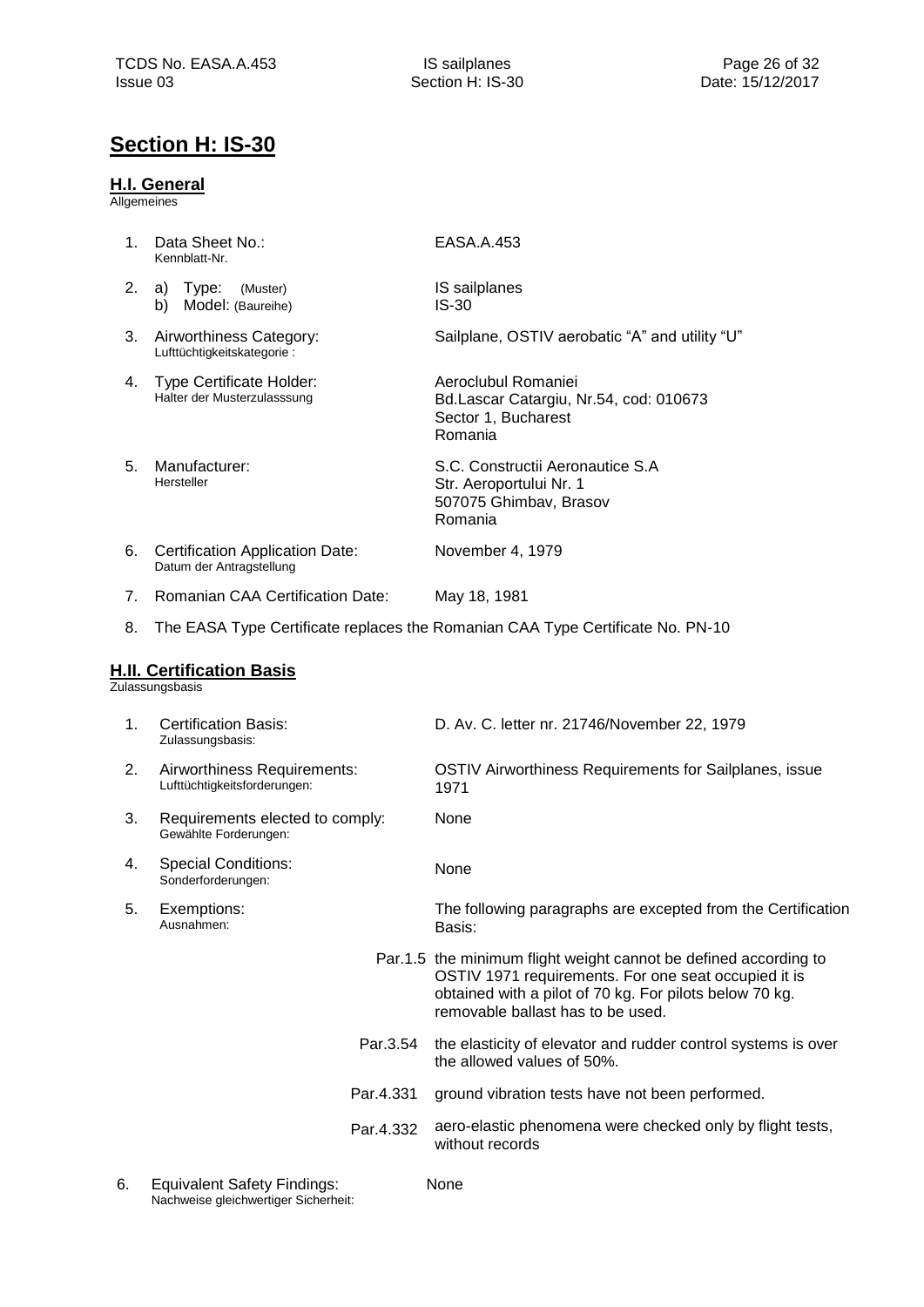Section H: IS-30

| 7. | <b>Environmental Standard</b> |
|----|-------------------------------|
|    | Lärmschutzforderungen:        |

None

### <span id="page-26-0"></span>**H.III. Technical Characteristics and Operational Limitations**

| 1. Type Design Definition:<br>Musterdefinition:      | Document No. 30-0001, current issue                                       |                                                                 |     |      |
|------------------------------------------------------|---------------------------------------------------------------------------|-----------------------------------------------------------------|-----|------|
| 2. Description:<br>Beschreibung:                     | double-seat (tandem) sailplane, metallic construction, "T"-<br>tail       |                                                                 |     |      |
| 3. Equipment:<br>Ausrüstung:                         | Chapter 3.3                                                               | Mandatory equipment according to Aircraft Flight Manual,        |     |      |
| 4. Dimensions:<br>Abmessungen:                       | Wing Span<br><b>Total Length</b><br>Maximum Height<br>Wing Area           | 17,000m<br>8,450 m<br>$2,27 \text{ m}$<br>18,240 m <sup>2</sup> |     |      |
| 5. Engines<br><b>Triebwerk</b>                       | N/A                                                                       |                                                                 |     |      |
| 5.1 Engine Limits<br>Triebwerksgrenzwerte            | N/A                                                                       |                                                                 |     |      |
| 6. Propellers<br>Propeller:                          | N/A                                                                       |                                                                 |     |      |
| 7. Fluids and Fluid capacities:<br>Kraftstoffmengen: | N/A                                                                       |                                                                 |     |      |
| 8. Launching Hooks:<br>Schleppkupplungen:            | 72G"/"E73G"                                                               | Nose and center of gravity tow hooks TOST "E                    |     |      |
| 9. Weak links:<br>Sollbruchstellen:                  | For winch launching or aero-tow: 500daN                                   |                                                                 |     |      |
| 10. Air Speeds:<br>Geschwindigkeiten:                | Never exceed speed<br><b>IAS</b>                                          | <b>V<sub>NE</sub></b>                                           | 225 | km/h |
|                                                      | Maneuvering speed<br><b>IAS</b>                                           | <b>V<sub>A</sub></b>                                            | 166 | km/h |
|                                                      | Maximum speed in gust $(\pm 15 \text{ m/s})$ V <sub>B</sub><br><b>IAS</b> |                                                                 | 160 | km/h |
|                                                      | Stalling speed<br>Vs<br>CAS                                               |                                                                 | 75  | km/h |
|                                                      | Maximum aerotow speed VT<br>IAS                                           |                                                                 | 140 | km/h |
|                                                      | Maximum winch launching speed Vw<br>IAS                                   |                                                                 | 125 | km/h |
|                                                      | Maximum allowed speed VB<br>IAS<br>with airbrake extended                 |                                                                 | 225 | km/h |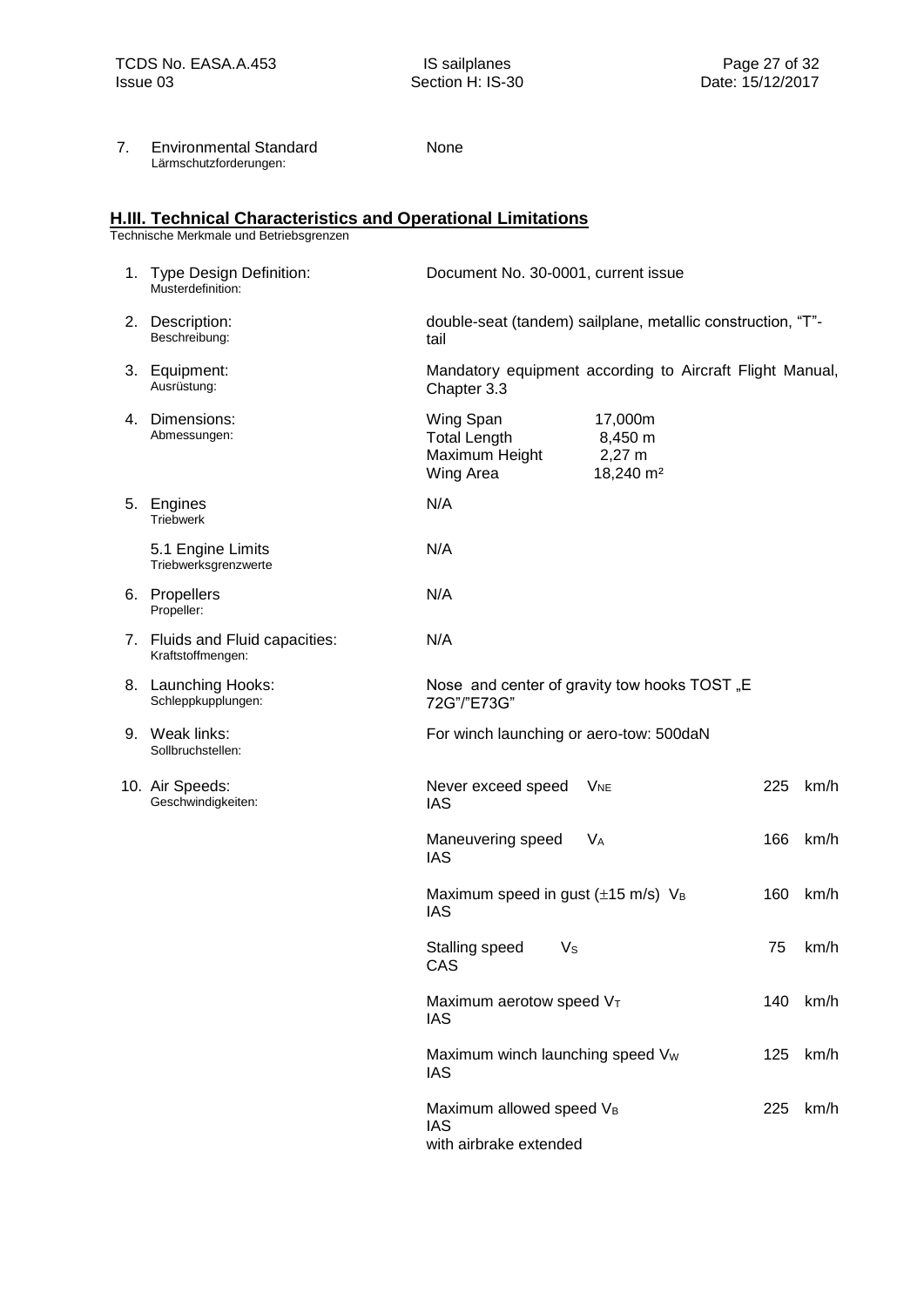|     | 11. Operational Capability<br>Betriebsart            | Approved for VFR - day<br>Cloud flying approved according to Aircraft Flight Manual<br>(AFM) Chapter 3.3.<br>Fly by night prohibited.                                   |
|-----|------------------------------------------------------|-------------------------------------------------------------------------------------------------------------------------------------------------------------------------|
|     | 12. Maximum Masses:<br>Höchstzulässige Massen:       | Take-off – aerobatic category "A"<br>520                                                                                                                                |
|     |                                                      | kg<br>610<br>Take-off – utility category "U"<br>kg                                                                                                                      |
| 13. | Centre of Gravity Range:<br>Schwerpunktsbereich:     | Datum: first fuselage panel<br>Leveling means:<br>Longitudinal axis: marked points on fuselage sides<br>Lateral axis: marked points on left and right wing (see<br>AFM) |
|     |                                                      | Forward Limit<br>22% of MAC<br><b>Rearward Limit</b><br>47% of MAC                                                                                                      |
| 14. | Seating Capacity:<br>Anzahl der Sitze:               | 2                                                                                                                                                                       |
| 15. | Lifetime limitations:<br>Lebensdauerbegrenzte Teile: | Refer to Aircraft Flight Manual (AFM)<br>Siehe Wartungshandbuch                                                                                                         |
| 16. | Deflection of control surfaces:<br>Ruderausschläge   | Refer to Aircraft Flight Manual (AFM)<br>Siehe Wartungshandbuch                                                                                                         |

### <span id="page-27-0"></span>**H.IV. Operating and Service Instructions**

Betriebs- und Instandhaltungsanweisungen

- 1. Aircraft Flight Manual issue 2 / Amd 3 or later amd. approved by the Agency (AFM)
- 2. Aircraft Maintenance Manual issue 2 / Amd 8 or later amd. approved by the Agency (AMM)

#### <span id="page-27-1"></span>**H.V. Notes**

- 1. The Type Certificate No. PN–10 was initially issued on 18.05.1981, for Intreprinderea de Constructii Aeronautice Braşov, which has changed its name in S.C. IAR S.A. Braşov since January 1991. Since December 2004, this Type Certificate has been transferred to its present Holder, S.C. Construcţii Aeronautice S.A. Braşov.
- 2. The following Service Bulletins classified as 'mandetory' by the Romanian Civil Aeronautical Authority (RCAA) are to be considered as mandated by Airworthiness Directive (AD) in accordance with Commission Regulation (EU) No 748/2012: IS-30 / EO 1, IS-30 / EO 2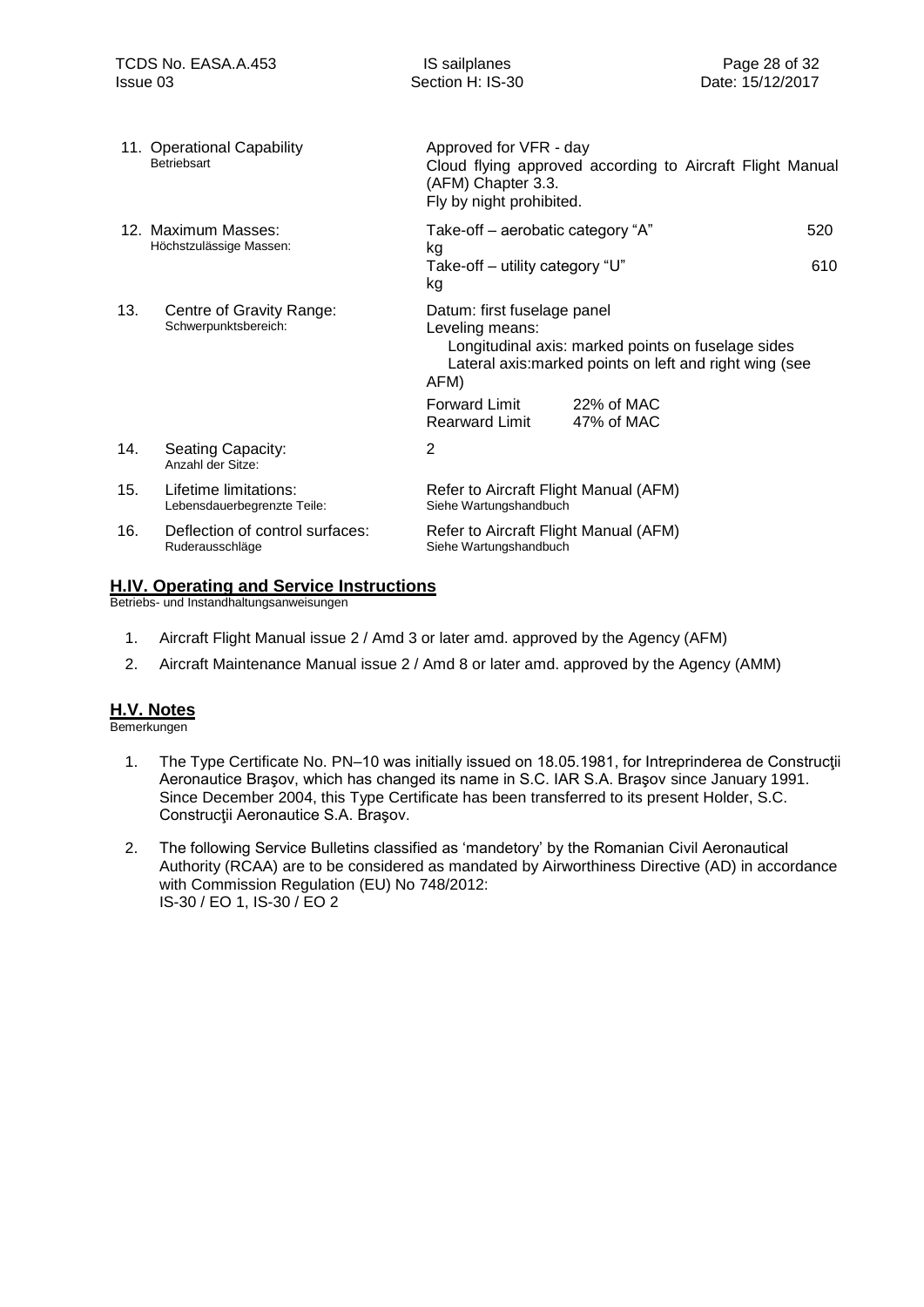## <span id="page-28-0"></span>**Section I: IS-32A**

### <span id="page-28-1"></span>**I.I. General**

Allgemeines

<span id="page-28-3"></span><span id="page-28-2"></span>

| 1. | Data Sheet No.:<br>Kennblatt-Nr.                                           | EASA.A.453                                                                                       |
|----|----------------------------------------------------------------------------|--------------------------------------------------------------------------------------------------|
| 2. | a) Type:<br>(Muster)<br>Model: (Baureihe)<br>b)                            | IS sailplanes<br><b>IS-32A</b>                                                                   |
| 3. | Airworthiness Category:<br>Lufttüchtigkeitskategorie:                      | Sailplane, BCAR-E utility "U"                                                                    |
| 4. | Type Certificate Holder:<br>Halter der Musterzulasssung                    | Aeroclubul Romaniei<br>Bd.Lascar Catargiu, Nr.54, cod: 010673<br>Sector 1, Bucharest<br>Romania  |
| 5. | Manufacturer:<br>Hersteller                                                | S.C. Constructii Aeronautice S.A<br>Str. Aeroportului Nr. 1<br>507075 Ghimbav, Brasov<br>Romania |
| 6. | <b>Certification Application Date:</b><br>Datum der Antragstellung         | January 16, 1979                                                                                 |
| 7. | <b>Romanian CAA Certification Date:</b>                                    | October 13, 1984                                                                                 |
| 8. |                                                                            | The EASA Type Certificate replaces the Romanian CAA Type Certificate No. PN-12                   |
|    | <b>I.II. Certification Basis</b><br>Zulassungsbasis                        |                                                                                                  |
| 1. | <b>Certification Basis:</b><br>Zulassungsbasis:                            | D. Av. C. letter nr. 1697/January 31, 1979                                                       |
| 2. | Airworthiness Requirements:<br>Lufttüchtigkeitsforderungen:                | BCAR-E Airworthiness Requirements for Sailplanes, issue<br>2, 1960                               |
| 3. | Requirements elected to comply:<br>Gewählte Forderungen:                   | None                                                                                             |
| 4. | <b>Special Conditions:</b><br>Sonderforderungen:                           | None                                                                                             |
| 5. | Exemptions:<br>Ausnahmen:                                                  | The landing gear is design according to OSTIV 1971, without<br>static strength tests.            |
|    |                                                                            | The safety belts are not of an approved type, according to<br>British standards.                 |
|    |                                                                            | The aileron – flap control stretch is 47% in stead of 25%<br>admitted                            |
| 6. | <b>Equivalent Safety Findings:</b><br>Nachweise gleichwertiger Sicherheit: | The drawings are according to Romanian norms and not<br>according to British standards.          |
|    |                                                                            | The instruments are PZL type and the wheels are Tost<br>(German manufacturer).                   |
| 7. | <b>Environmental Standard</b><br>Lärmschutzforderungen:                    | None                                                                                             |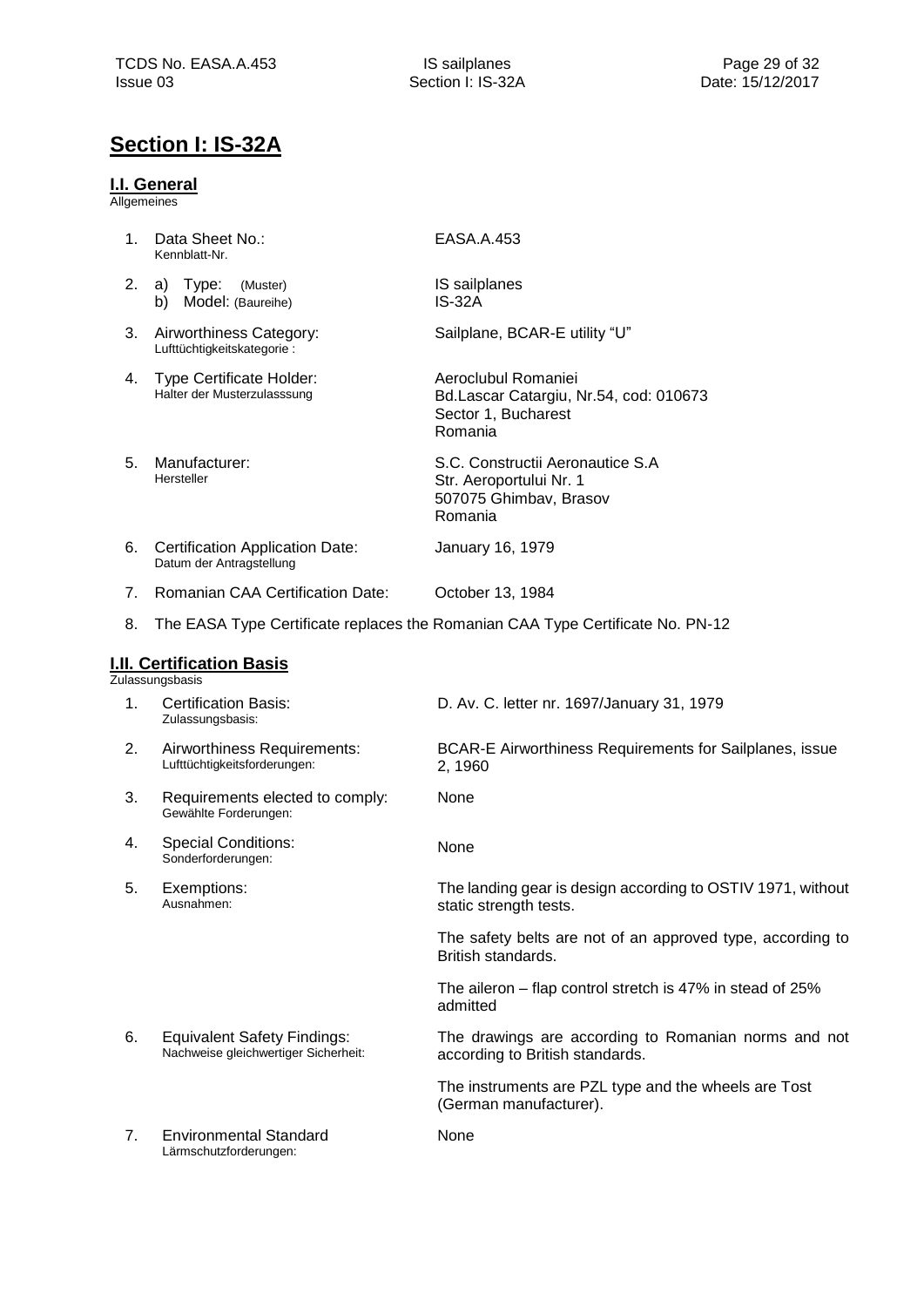### **I.III. Technical Characteristics and Operational Limitations**

| 1.  | Type Design Definition:<br>Musterdefinition:      | Document No. 32-0001, current issue                                                                                       |
|-----|---------------------------------------------------|---------------------------------------------------------------------------------------------------------------------------|
| 2.  | Description:<br>Beschreibung:                     | double-seat (tandem) sailplane, metallic construction,<br>partial retractable landing gear, "T"- tail                     |
| 3.  | Equipment:<br>Ausrüstung:                         | Mandatory equipment according to Aircraft Flight and<br>Maintenance Manual, Chapter 6.4.7                                 |
| 4.  | Dimensions:<br>Abmessungen:                       | Wing Span<br>20,000m<br><b>Total Length</b><br>8,360 m<br>1,550 m<br>Maximum Height<br>Wing Area<br>14,680 m <sup>2</sup> |
| 5.  | Engines<br><b>Triebwerk</b>                       | N/A                                                                                                                       |
|     | 5.1 Engine Limits<br>Triebwerksgrenzwerte         | N/A                                                                                                                       |
| 6.  | Propellers<br>Propeller:                          | N/A                                                                                                                       |
| 7.  | Fluids and Fluid capacities:<br>Kraftstoffmengen: | N/A                                                                                                                       |
| 8.  | Launching Hooks:<br>Schleppkupplungen:            | Nose and center of gravity tow hooks TOST "E<br>72G"/"E73G"                                                               |
| 9.  | Weak links:<br>Sollbruchstellen:                  | For winch launching or aero-tow: 500daN                                                                                   |
| 10. | Air Speeds:<br>Geschwindigkeiten:                 | 195<br>km/h<br>Never exceed speed<br><b>V<sub>NE</sub></b><br><b>IAS</b>                                                  |
|     |                                                   | Maxim speed with<br>wing flaps fully deflected VF<br>140<br>km/h<br><b>IAS</b>                                            |
|     |                                                   | Maximum landing gear extension speed VL<br>140<br>km/h<br><b>IAS</b>                                                      |
|     |                                                   | Maximum aerotow speed VT<br>140<br>km/h<br>IAS                                                                            |
|     |                                                   | Maximum speed in gust $(\pm 15 \text{ m/s})$ V <sub>B</sub><br>172<br>km/h<br><b>IAS</b>                                  |
|     |                                                   | Stalling speed in landing configuration Vso<br>80<br>km/h<br>CAS                                                          |
| 11. | <b>Operational Capability</b><br>Betriebsart      | Approved for VFR - day<br>Aerobatics prohibited.<br>Cloud flying prohibited.<br>Fly by night prohibited.                  |
| 12. | <b>Maximum Masses:</b><br>Höchstzulässige Massen: | Take-off<br>590 kg                                                                                                        |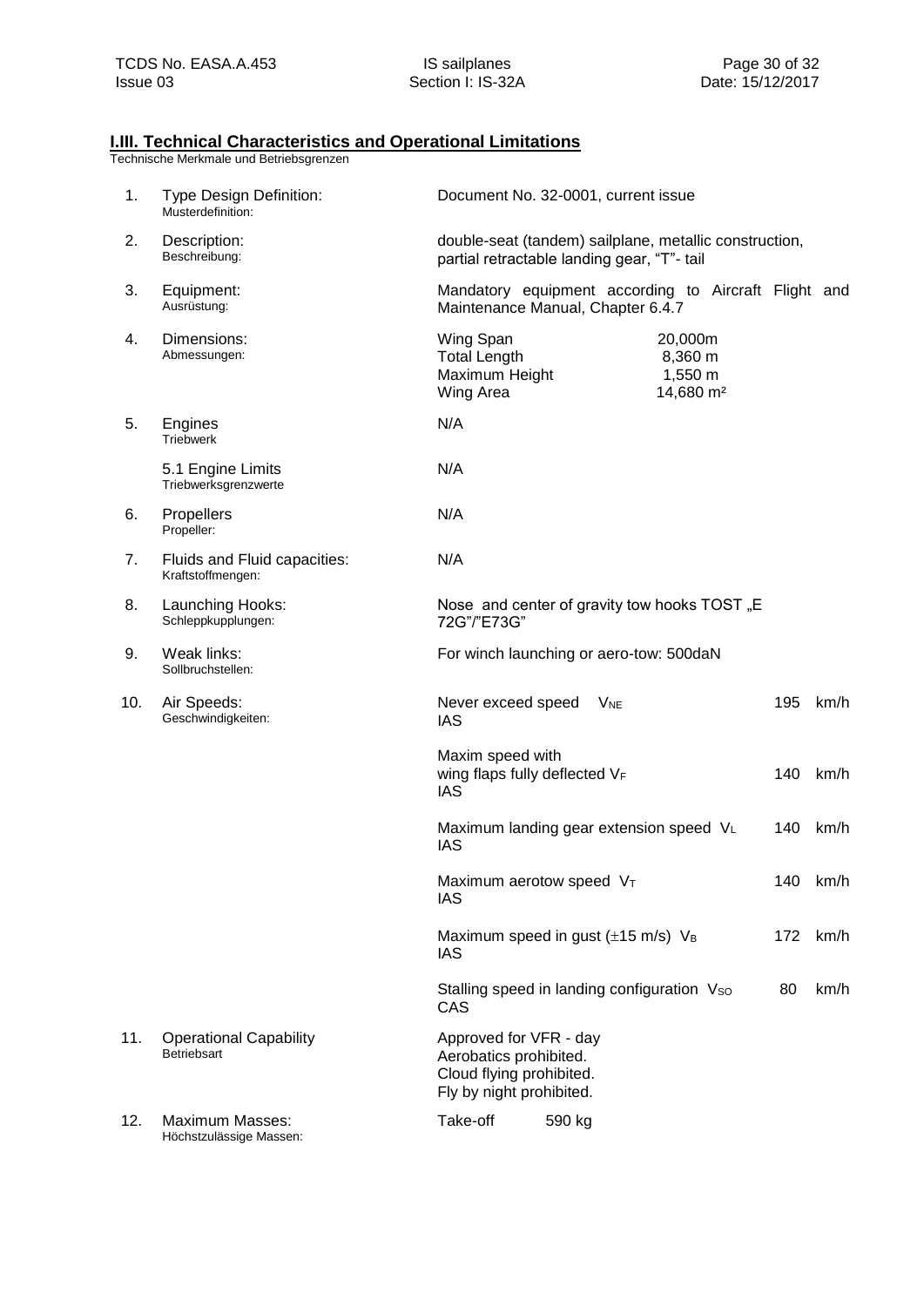| 13. | Centre of Gravity Range:<br>Schwerpunktsbereich:     | Datum: leading edge of wing root rib<br>Leveling means:<br>Longitudinal axis: marked points on fuselage sides<br>Lateral axis: marked points on left and right wing (see<br>AFMM) |
|-----|------------------------------------------------------|-----------------------------------------------------------------------------------------------------------------------------------------------------------------------------------|
|     |                                                      | <b>Forward Limit</b><br>19.3% of MAC<br>44,1% of MAC<br><b>Rearward Limit</b>                                                                                                     |
| 17. | Seating Capacity:<br>Anzahl der Sitze:               | 2                                                                                                                                                                                 |
| 18. | Lifetime limitations:<br>Lebensdauerbegrenzte Teile: | Refer to Aircraft Flight and Maintenance Manual (AFMM)<br>Siehe Wartungshandbuch                                                                                                  |
| 19. | Deflection of control surfaces:<br>Ruderausschläge   | Refer to Aircraft Flight and Maintenance Manual (AFMM)<br>Siehe Wartungshandbuch                                                                                                  |

### <span id="page-30-0"></span>**I.IV. Operating and Service Instructions**

Betriebs- und Instandhaltungsanweisungen

1. Aircraft Flight and Maintenance Manual issue 1 / Amd 17 (AFMM)

### <span id="page-30-1"></span>**I.V. Notes**

Bemerkungen

1. The Type Certificate No. PN–12 was initially issued on 13.10.1984, for Intreprinderea de Construcţii Aeronautice Braşov, which has changed its name in S.C. IAR S.A. Braşov since January 1991. Since December 2004, this Type Certificate has been transferred to its present Holder, S.C. Construcţii Aeronautice S.A. Braşov.